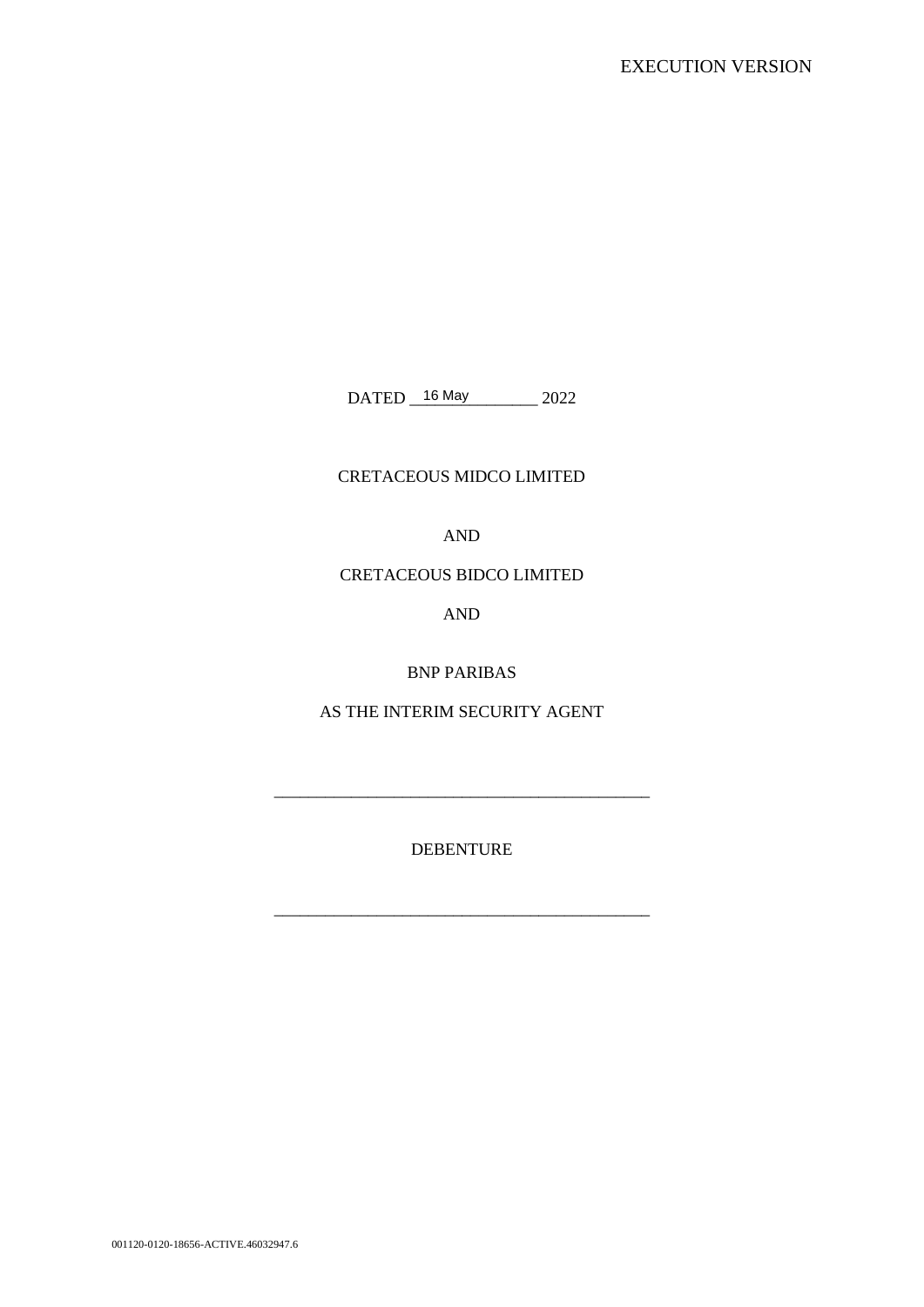# **Table of Contents**

|                  |                                                                   | Page        |
|------------------|-------------------------------------------------------------------|-------------|
| 1.               |                                                                   |             |
| 2.               |                                                                   |             |
| 3.               | FIXED CHARGES, ASSIGNMENTS AND FLOATING CHARGE 4                  |             |
| $\overline{4}$ . |                                                                   |             |
| 5.               |                                                                   |             |
| 6.               |                                                                   |             |
| 7.               |                                                                   |             |
| 8.               |                                                                   |             |
| 9.               |                                                                   |             |
| 10.              |                                                                   |             |
| 11.              | <b>EXTENSION AND VARIATION OF THE LAW OF PROPERTY ACT 1925 13</b> |             |
| 12.              |                                                                   |             |
| 13.              |                                                                   |             |
| 14.              |                                                                   |             |
| 15.              |                                                                   |             |
| 16.              |                                                                   |             |
| 17.              |                                                                   |             |
| 18.              |                                                                   | $\ldots$ 17 |
| 19.              |                                                                   |             |
| 20.              |                                                                   |             |
| 21.              |                                                                   |             |
| 22.              |                                                                   |             |
| 23.              |                                                                   |             |
| 24.              |                                                                   |             |
| 25.              |                                                                   |             |
| 26.              |                                                                   |             |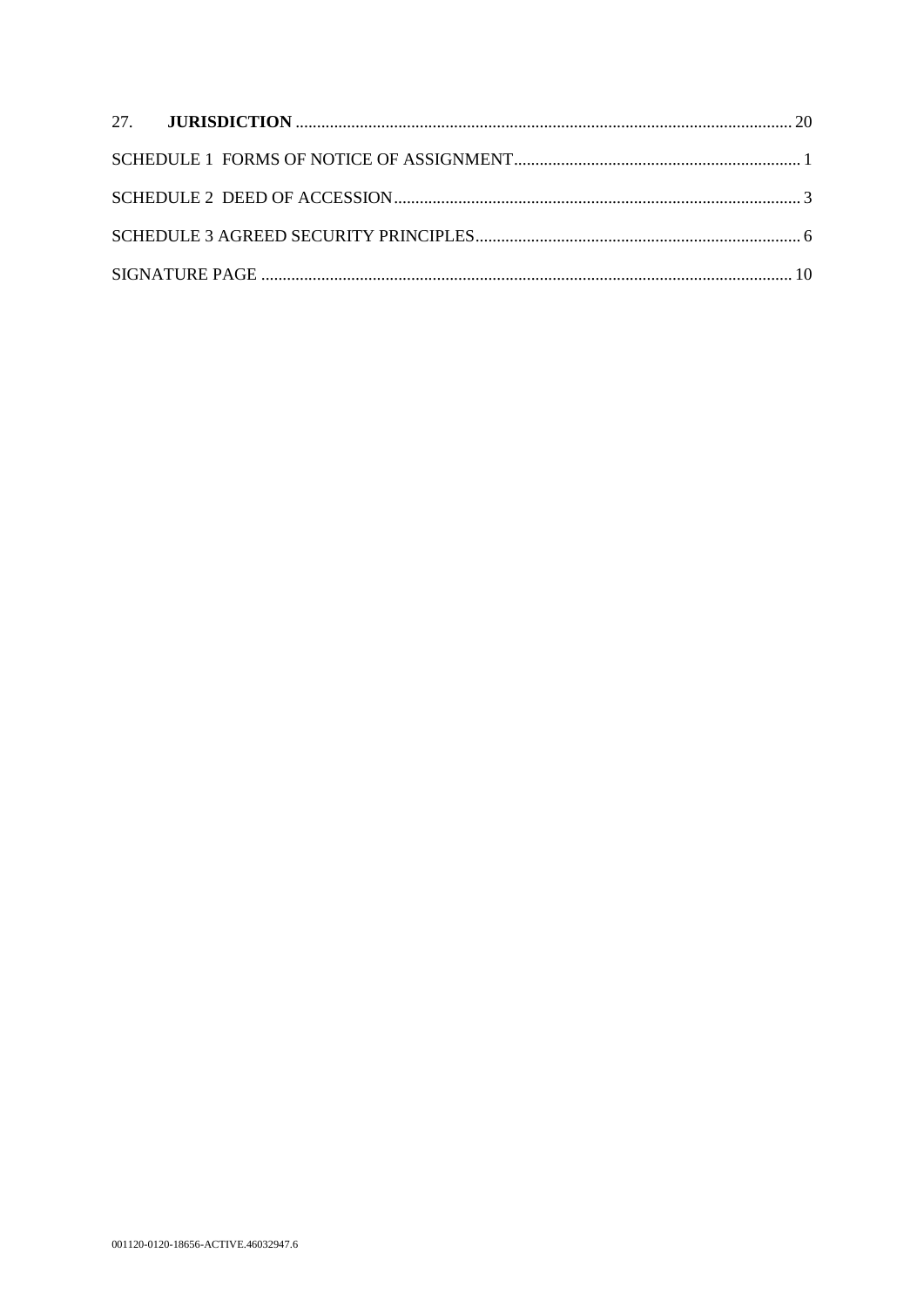**BY** 

- (1) **Cretaceous Midco Limited**, a company incorporated under the laws of Jersey with registration number 141956 ("**Midco"**);
- (2) **Cretaceous Bidco Limited**, a company incorporated under the laws of England and Wales with registered number 14007256 ("**Bidco"**, together with Midco the "**Initial Charging Companies**" and each an "**Initial Charging Company**"); and
- (3) **BNP Paribas** as interim security agent for and on behalf of the Interim Finance Parties on the terms and conditions set out in the Interim Facilities Agreement (the "**Interim Security Agent**" which expression shall include any person for the time being appointed as security agent or as an additional trustee for the purpose of and in accordance with the Interim Facilities Agreement).

## **IT IS AGREED** as follows:

## 1. **DEFINITIONS AND INTERPRETATION**

#### 1.1 **Definitions**

In this Debenture:

"**Account**" means each current, deposit or other account opened or maintained by a Charging Company in England or Wales with the Interim Security Agent or any other bank or financial institution (and any replacement account or subdivision or sub-account of that account), the debt or debts represented thereby and all Related Rights.

"**Agreed Security Principles**" means the security principles set out in Schedule 3 *(Agreed Security Principles)*.

"**Business Day**" means a day (other than a Saturday or Sunday) on which banks are open for general business in London.

"**Charged Property**" means all the assets and undertaking of each Charging Company which from time to time are the subject of the Security created or expressed to be created in favour of the Interim Security Agent by or pursuant to this Debenture.

"**Charging Companies**" means each Initial Charging Company and any other person which accedes to the terms of this Debenture pursuant to the terms of a duly executed Deed of Accession (each a "**Charging Company**").

"**Collateral Rights**" means all rights, powers and remedies of the Interim Security Agent provided by or pursuant to this Debenture or by law.

"**Deed of Accession**" means a deed of accession in substantially the form set out at Schedule 2 (*Deed of Accession*) or in such other form as may be agreed by the Interim Security Agent and the relevant Charging Company*.* 

"**Enforcement Event**" means, following the occurrence of a Major Default which is continuing, the receipt by Bidco from the Interim Facility Agent (acting on the instructions of the Majority Interim Lenders) of a written demand requiring prepayment in full of the Interim Facilities.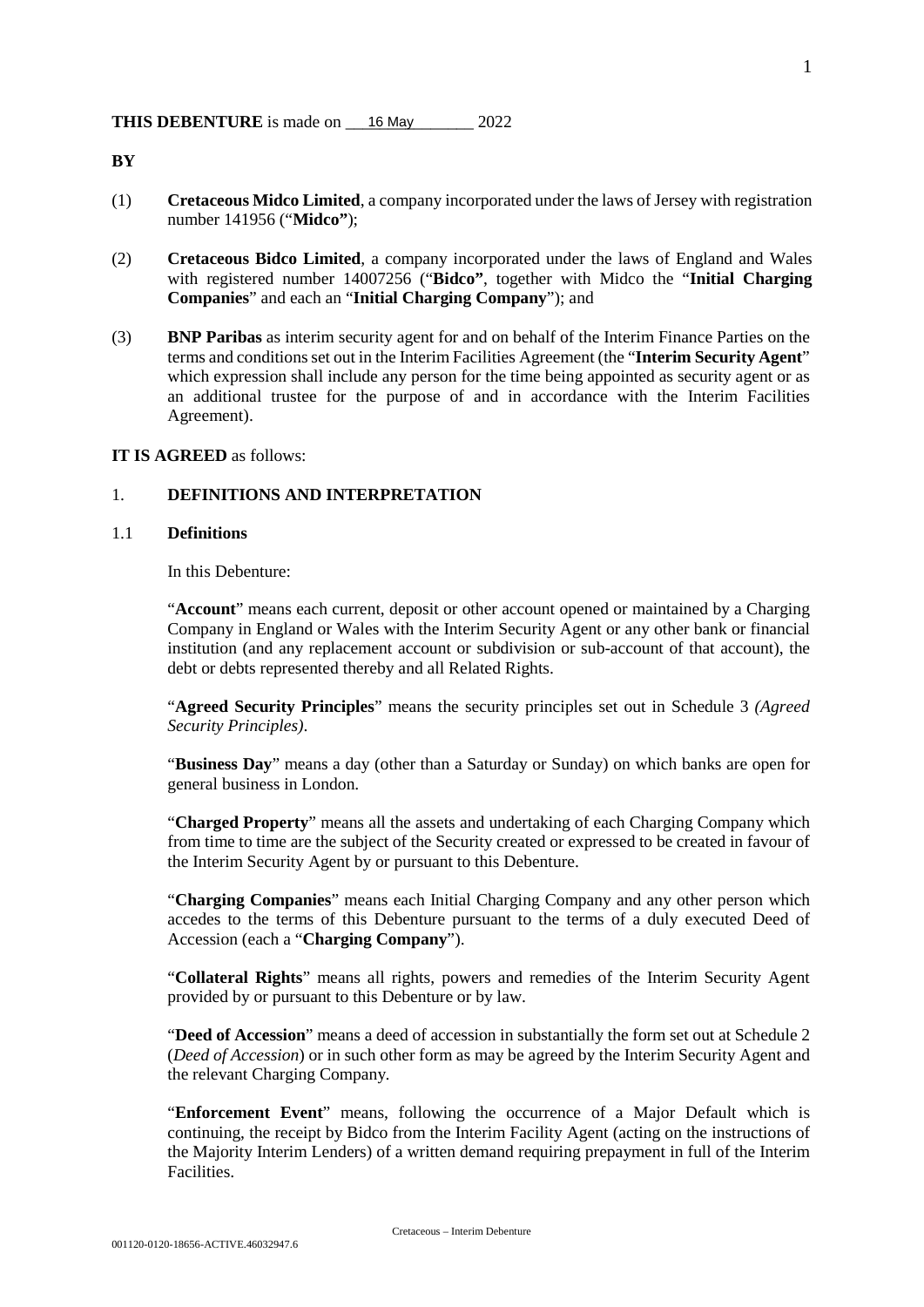"**Insurance Policy**" means any policy of insurance in which a Charging Company may from time to time have an interest (in each case to the extent of its interest and excluding any third party insurances).

"**Intellectual Property**" means any patents, trade marks, service marks, designs, business names, copyrights, design rights, moral rights, inventions, confidential information, knowhow and other intellectual property rights and interests, whether registered or unregistered, the benefit of all applications and rights to use such assets and all Related Rights.

"**Interim Facilities Agreement**" means the interim facilities agreement dated on or about the date of this Debenture between, amongst others, Cretaceous Bidco Limited as borrower and the financial institutions named therein as original interim lenders.

#### "**Investments**" means:

- (a) any stocks, shares, debentures, securities and certificates of deposit;
- (b) all interests in collective investment schemes; and
- (c) all warrants, options and other rights to subscribe or acquire any of the investments described in (a) and (b),

in each case whether held directly by or to the order of a Charging Company (now or in the future owned by it or (to the extent of its interest) in which or in the future it has an interest) or by any agent, nominee, fiduciary or clearance system on its behalf and all Related Rights (including all rights against any such agent, nominee, fiduciary or clearance system).

"**Midco Shares**" means any shares directly held by Midco in any member of the Group.

"**Monetary Claims**" means any book and other debts and monetary claims owing to a Charging Company and any proceeds of such debts and claims now or in the future due, owing or payable to it and the benefit of all related negotiable instruments, rights, security, guarantees or indemnities of any kind (including any claims or sums of money deriving from or in relation to any Intellectual Property, any Investment, the proceeds of any Insurance Policy, any court order or judgment, any contract or agreement to which a Charging Company is a party and any other assets, property, rights or undertaking of a Charging Company).

"**Notice of Assignment**" means a notice of assignment in substantially the form set out in Schedule 1 (*Forms of Notice of Assignment*) or in such other form as may be agreed by the Interim Security Agent and the relevant Charging Company.

"**PSC Notice**" means a "restrictions notice" as defined in paragraph 1 of Schedule 1B of the Companies Act 2006.

#### "**Real Property**" means:

- (a) any freehold or leasehold property (including, but not limited to, the freehold and leasehold property in England and Wales, if any); and
- (b) any buildings, fixtures, fittings, fixed plant or machinery from time to time situated on or forming part of such freehold or leasehold property,

and includes all Related Rights.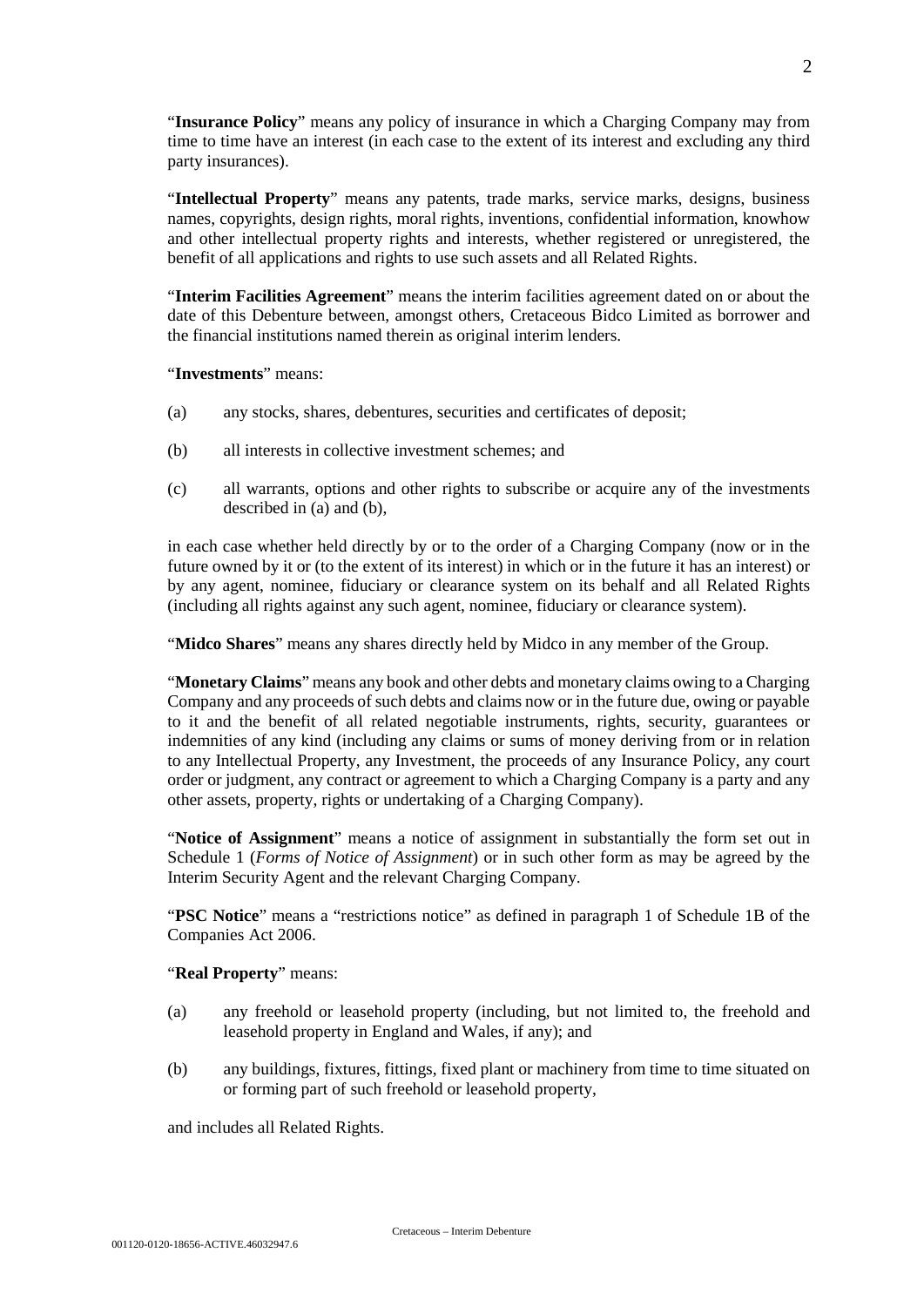"**Related Rights**" means, in relation to any asset:

- (a) the proceeds of sale of any part of that asset;
- (b) all rights under any licence, agreement for sale or agreement for lease in respect of that asset;
- (c) all rights, powers, benefits, claims, contracts, warranties, remedies, security, guarantees, indemnities or covenants for title in respect of that asset; and
- (d) any monies and proceeds paid or payable in respect of that asset.

include any appointee made under a joint and/or several appointment.

"**Secured Obligations**" means, in relation to a Charging Company, all obligations (whether present and future, actual or contingent, whether owed jointly, severally or in any other capacity whatsoever and whether originally incurred by that Charging Company or some other person) of that Charging Company to any of the Interim Finance Parties under or in connection with each and any of the Interim Documents as well as any obligations arising out of, under or in connection with any guarantee given by that Charging Company under any of the Interim Documents as amended, increased, varied, novated or changed in any other way in accordance with the Interim Documents **provided that** the Security constituted by this Debenture shall not extend to or include any liability or sum which would, but for this proviso, cause such Security to be unlawful or prohibited by any applicable law.

"**Security**" means any mortgage, charge (fixed or floating), pledge, lien or other security interest securing any obligation of any person and any other agreement entered into for the purpose and having the effect of conferring security.

"**Tangible Moveable Property**" means any plant, machinery, office equipment, computers, vehicles and other chattels (excluding any for the time being forming part of any Charging Company's stock in trade or work in progress) and all Related Rights.

"**US Person**" means a "United States Person" as defined in Section 7701(a)(30) of the United States Internal Revenue Code of 1986 (as amended) and includes an entity disregarded as being an entity separate from its owner for US federal income tax purposes if such owner is a "United States Person".

### "**US Tax Obligor**" means:

- (a) an Obligor which is resident for tax purposes in the United States; or
- (b) an Obligor some or all of whose payments under the Interim Documents are from sources within the United States for United States federal income tax purposes.

# 1.2 **Construction**

In this Debenture:

1.2.1 terms defined in or whose interpretation or construction is provided for in the Interim Facilities Agreement shall have the same meaning when used in this Debenture unless separately defined or interpreted in this Debenture;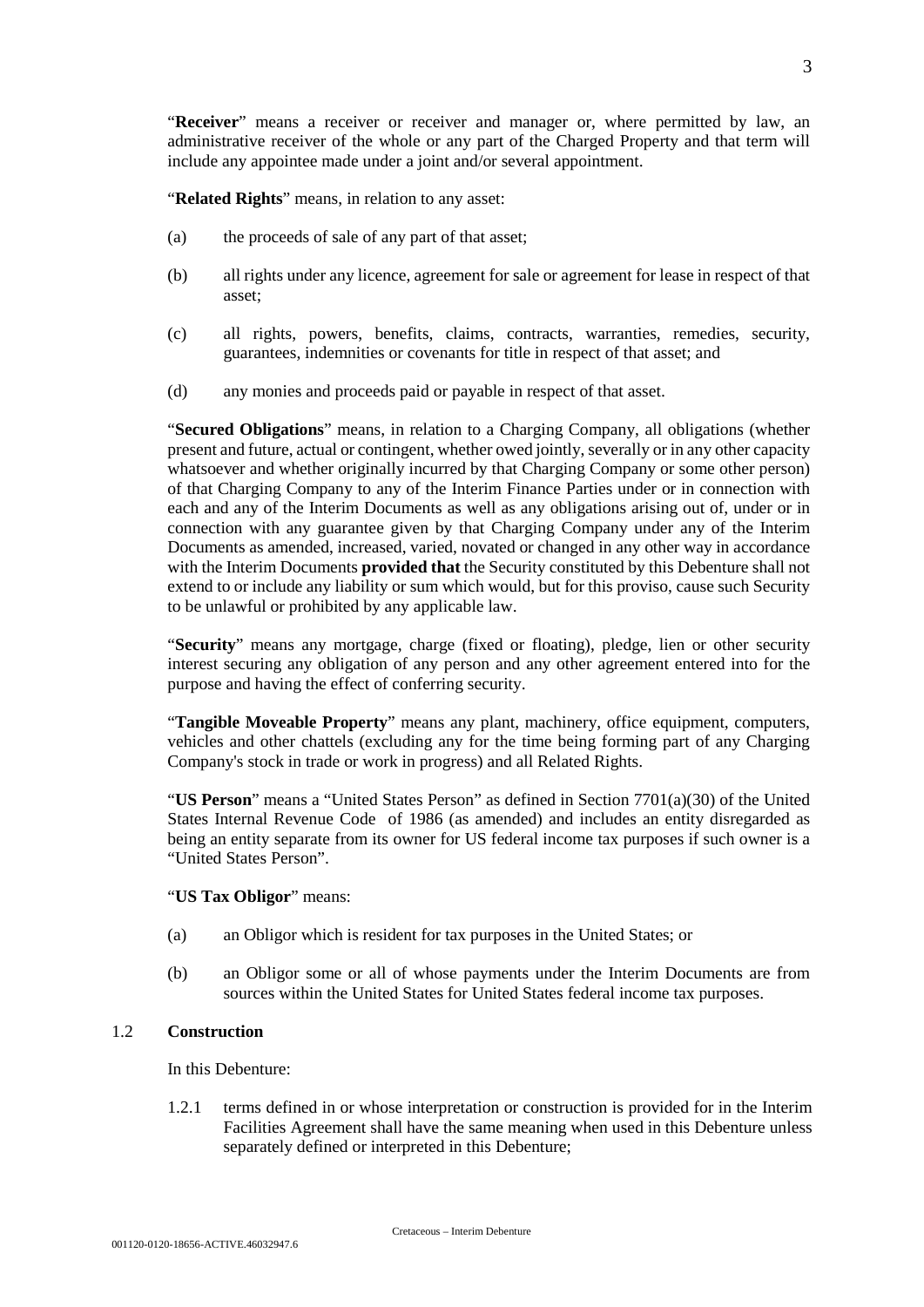- 1.2.2 any reference to the "**Interim Security Agent**", the "**Charging Companies**", or the "**Interim Finance Parties**" shall be construed so as to include its or their (and any subsequent) successors and any permitted transferees in accordance with their respective interests;
- 1.2.3 references in this Debenture to any Clause or Schedule shall be to a clause or schedule contained in this Debenture; and
- 1.2.4 a reference to this Debenture, the Interim Facilities Agreement, an Interim Document or any other agreement is a reference to that document or agreement as amended or novated (however fundamentally) and includes any increase in, extension or substitution of or change to any facility or, as applicable, any financing or any other financial accommodation made available under any such document or agreement.

# 1.3 **Third Party Rights**

A person who is not a party to this Debenture has no right under the Contracts (Rights of Third Parties) Act 1999 to enforce or to enjoy the benefit of any term of this Debenture.

## 1.4 **Disposition of Property**

The terms of the other Interim Documents and of any side letters between the Parties in relation to the Interim Documents are incorporated into each Interim Document to the extent required for any purported disposition of the Real Property contained in any Interim Document to be a valid disposition in accordance with Section 2(1) of the Law of Property (Miscellaneous Provisions) Act 1989.

#### 1.5 **Permitted Transactions**

The terms of this Debenture shall not operate or be construed so as to prohibit or restrict any transaction, matter or other step not prohibited by the Interim Facilities Agreement and the Interim Security Agent shall promptly enter into such documentation and/or take such other action as is required by a Charging Company (acting reasonably) in order to facilitate any such transaction, matter or other step, including by way of executing any confirmation, consent to dealing, release or other similar or equivalent document, provided that any costs and expenses incurred by the Interim Security Agent entering into such documentation and/or taking such other action at the request of such Charging Company pursuant to this Clause 1.5 shall be for the account of such Charging Company, subject to clause 14 (*Costs, Expenses and Fees*) of the Interim Facilities Agreement.

## 2. **COVENANT TO PAY**

Each Charging Company covenants with the Interim Security Agent (as Interim Security Agent for itself and on behalf of the Interim Finance Parties) that it shall on demand of the Interim Security Agent discharge each of the Secured Obligations on their due date in accordance with their respective terms (or, if they do not specify a time for payment, immediately on demand by the Interim Security Agent).

# 3. **FIXED CHARGES, ASSIGNMENTS AND FLOATING CHARGE**

## 3.1 **Fixed Charges**

3.1.1 Subject to Clause 3.4 (*Excluded Assets*), each Charging Company charges with full title guarantee in favour of the Interim Security Agent (as Interim Security Agent for itself and on behalf of the Interim Finance Parties) as continuing security for the payment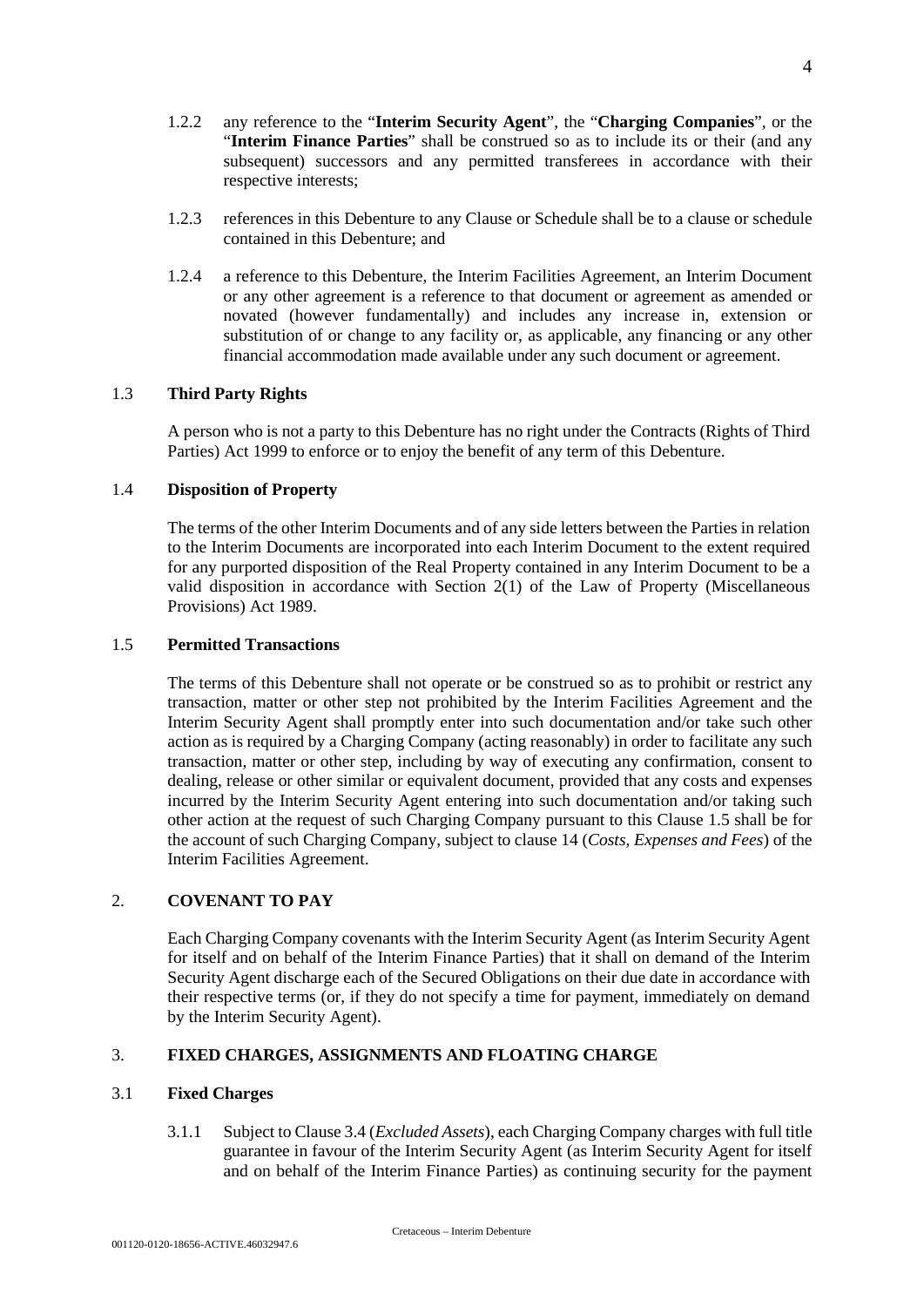and discharge of the Secured Obligations, by way of first fixed equitable charge, all that Charging Company's right, title and interest from time to time in and to any Real Property but excluding any leasehold Real Property that has 25 years or less to run on the lease or has a rack-rent payable in respect thereof together with all buildings and fixtures (including trade fixtures) on that Real Property.

- 3.1.2 Subject to Clause 3.4 (*Excluded Assets*), each Charging Company charges with full title guarantee in favour of the Interim Security Agent (as Interim Security Agent for itself and on behalf of the Interim Finance Parties) as continuing security for the payment and discharge of the Secured Obligations, by way of first fixed charge all its right, title and interest from time to time in and to:
	- (a) any Tangible Moveable Property;
	- (b) any Accounts;
	- (c) any Intellectual Property;
	- (d) any goodwill and rights in relation to the uncalled capital of that Charging Company;
	- (e) the Investments; and
	- (f) all Monetary Claims and all Related Rights other than any claims which are otherwise subject to a fixed charge or assignment (at law or in equity) pursuant to this Debenture.

## 3.2 **Assignments**

Subject to Clause 3.4 (*Excluded Assets*), each Charging Company assigns and agrees to assign absolutely with full title guarantee to the Interim Security Agent (as Interim Security Agent for itself and on behalf of the Interim Finance Parties) as security for the payment and discharge of the Secured Obligations all its right, title and interests from time to time in and to the proceeds of any Insurance Policy and all Related Rights.

# 3.3 **Floating Charge**

- 3.3.1 Each Charging Company with full title guarantee charges in favour of the Interim Security Agent (as Interim Security Agent for itself and on behalf of the Interim Finance Parties) as security for the payment and discharge of the Secured Obligations by way of first floating charge all of its present and future assets and undertaking.
- 3.3.2 The floating charge created by sub-clause 3.3.1 above shall be deferred in point of priority to all fixed Security validly and effectively created by each Charging Company under the Interim Documents in favour of the Interim Security Agent (as Interim Security Agent for itself and on behalf of the Interim Finance Parties) as security for the Secured Obligations.
- 3.3.3 Paragraph 14 of Schedule B1 to the Insolvency Act 1986 applies to the floating charge created pursuant to this Clause 3.3.

#### 3.4 **Excluded Assets**

Unless otherwise expressly agreed in writing between the relevant Charging Company and the Interim Security Agent after the date on which it becomes a party to this Debenture, there shall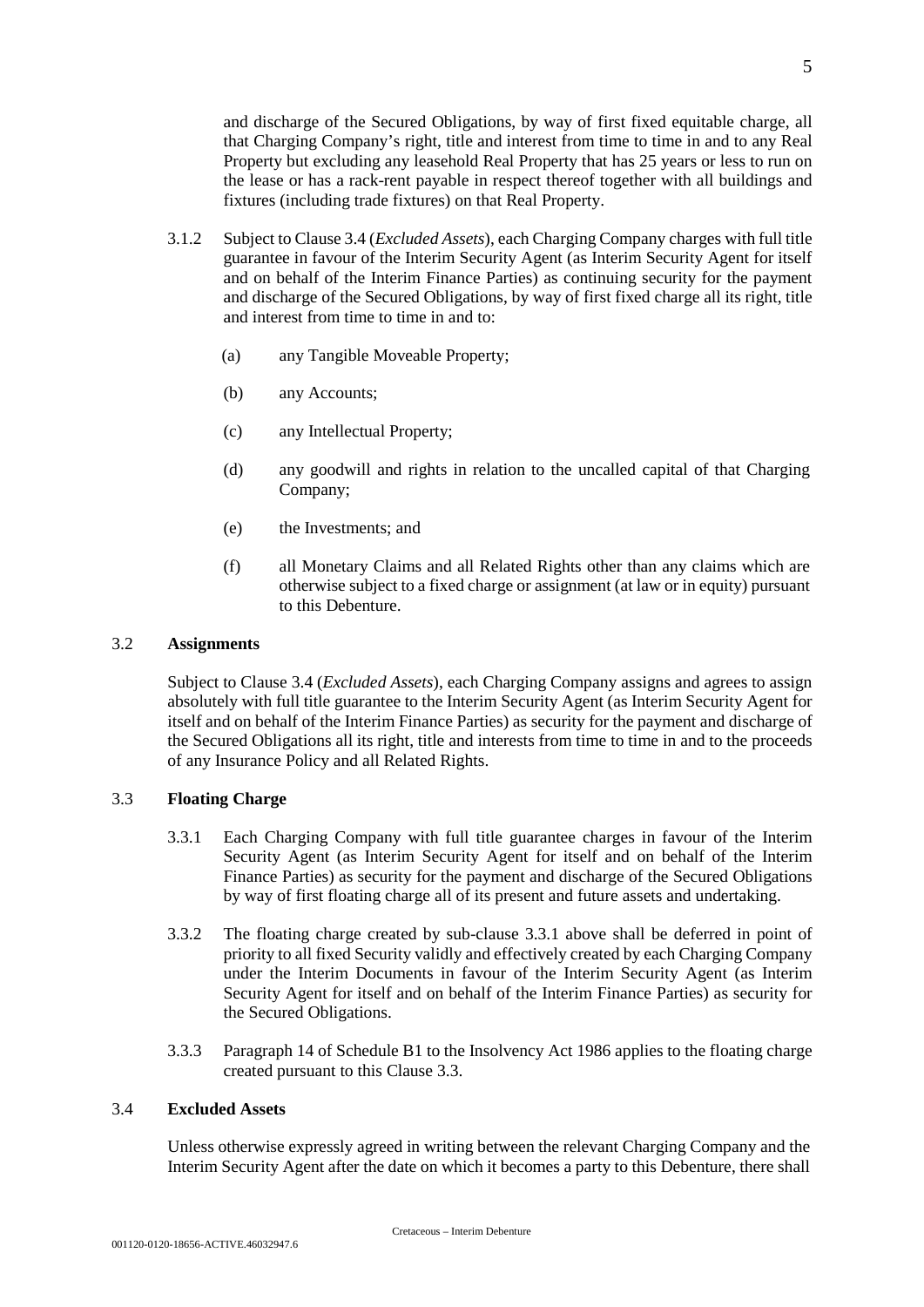be excluded from the Security created by this Clause 3 (other than the Security created by Clause 3.3 (*Floating Charges*), from the other provisions of this Debenture and from the operation of any further assurance provisions contained in the Interim Documents:

- 3.4.1 any asset or undertaking (other than any Midco Shares or any Monetary Claims owing to Midco from Bidco) which a Charging Company is at any time prohibited from creating Security on or over by reason of any contract, licence, lease, instrument or other arrangement with a third party (including any asset or undertaking which a Charging Company is precluded from creating Security on or over without the prior consent of a third party);
- 3.4.2 any asset or undertaking (other than any Midco Shares or any Monetary Claims owing to Midco from Bidco) which, if subject to any such Security or the provisions of this Debenture, would give a third party the right to terminate or otherwise amend any rights, benefits and/or obligations of any member of the Group in respect of that asset or undertaking or require any member of the Group to take any action materially adverse to the interests of the Group or any member thereof;
- 3.4.3 any asset or undertaking situated outside England to the extent that such Security would be unlawful under the laws of the jurisdiction in which such asset or undertaking is situated (or would present a material risk of liability for any director or officer of any Charging Company or give rise to a material risk of breach of fiduciary or statutory duty by any such director or officer);
- 3.4.4 any unregistered Real Property which, if subject to any such Security, would be required to be registered under the Land Registration Act 2002 (provided that such Real Property shall only be excluded for so long as it remains unregistered);
- 3.4.5 any Investment in:
	- (a) a joint venture (or other minority interest investment);
	- (b) any member of the Group which is not wholly owned by another member of the Group; or
	- (c) any member of the Group which is not an Obligor;
- 3.4.6 any asset or undertaking subject to security in favour of a third party or any cash constituting regulatory capital or customer cash;
- 3.4.7 any hedging agreement;
- 3.4.8
- (a) any asset (including shares in a Subsidiary) of a member of the Group that is a "controlled foreign corporation" as defined in Section 957(a) of the United States of America Internal Revenue Code of 1986, as amended or a direct or indirect subsidiary of any such member of the Group; and
- (b) any asset or undertaking representing more than 65 per cent. of the total combined voting power of all classes of shares entitled to vote of (i) any "controlled foreign corporation" that is directly owned for United States of America federal income tax purposes by a US Person (a "**First Tier CFC Subsidiary**") or (ii) any United States of America or non-United States of America entity through which such First Tier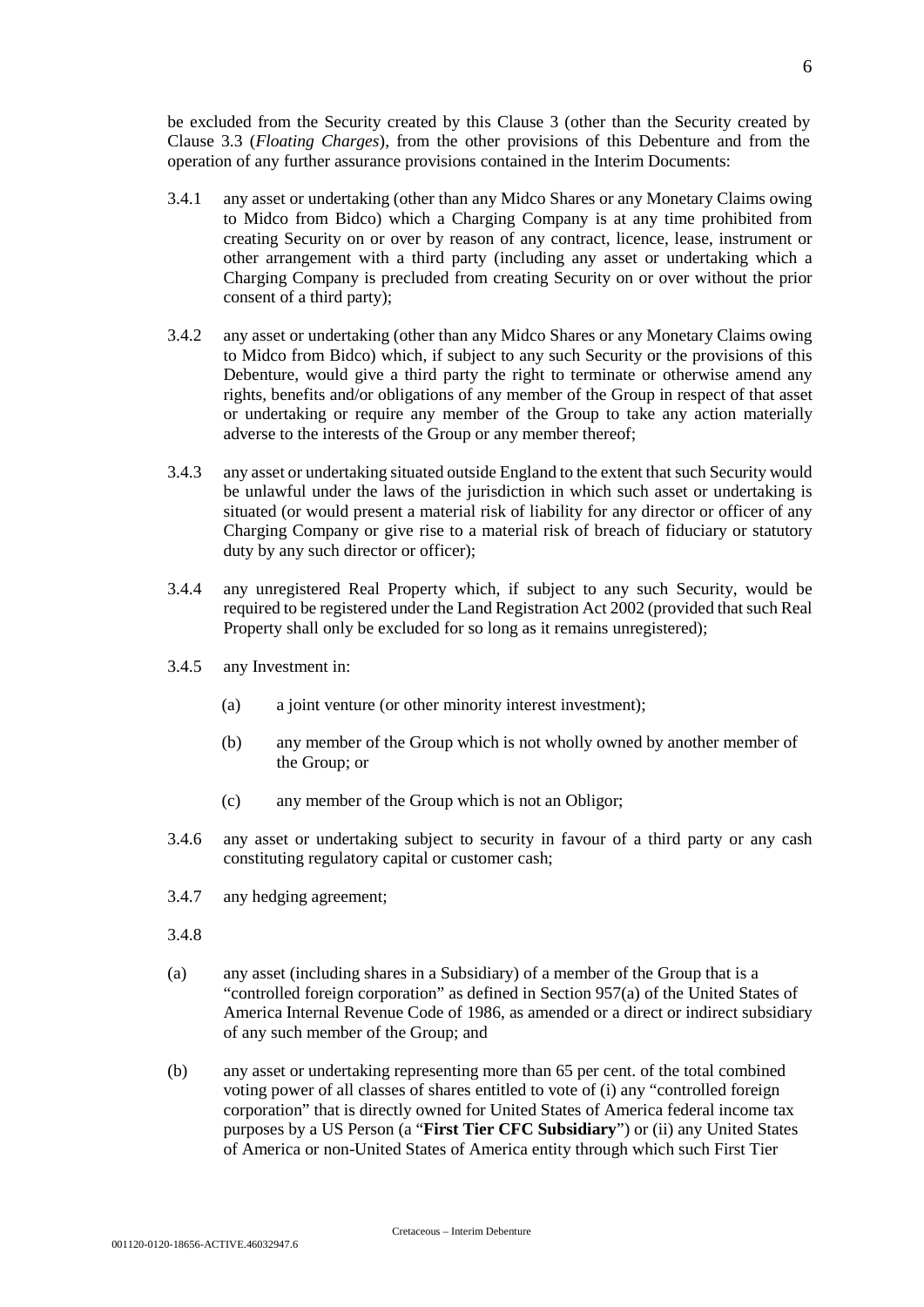CFC Subsidiary is owned, if such entity is treated as a disregarded entity for United States of America federal tax purposes.

If at any time a Charging Company notifies the Interim Security Agent that an asset (other than any Midco Shares or any Monetary Claims owing to Midco from Bidco) being subject to the Security created by this Clause 3 or any other provision of this Debenture has a material adverse effect on the ability of the relevant member of the Group to conduct its operations and business as otherwise permitted by the Interim Facilities Agreement, the Interim Security Agent shall promptly enter into such documentation as is required by that Charging Company in order to release that asset from the Security created by this Clause 3 and the other provisions of this Debenture, provided that any costs and expenses incurred by the Interim Security Agent entering into such documentation at the request of such Charging Company pursuant to this Clause 3.4 shall be for the account of such Charging Company (subject to clause 14 (*Costs, Expenses and Fees*) of the Interim Facilities Agreement). The Interim Security Agent is entitled to rely absolutely and without any further investigation on any such notification from a Charging Company.

#### 3.5 **Negative Pledge**

No Charging Company shall create or permit to subsist any Security over any Charged Property, other than any Security which is not expressly prohibited by the Interim Facilities Agreement.

### 4. **CRYSTALLISATION OF FLOATING CHARGE**

#### 4.1 **Crystallisation: By Notice**

The Interim Security Agent may at any time by notice in writing to a Charging Company convert the floating charge created by Clause 3.3 (*Floating Charge*) with immediate effect into a fixed charge as regards any property or assets of that Charging Company specified in the notice if:

- 4.1.1 an Enforcement Event has occurred and is continuing; or
- 4.1.2 those assets are in jeopardy or in danger of being seized or sold pursuant to any form of legal process; or
- 4.1.3 it is necessary to do so in order to protect the priority of the Security over those assets.

## 4.2 **Crystallisation: Automatic**

Notwithstanding Clause 4.1 (*Crystallisation: By Notice*) and without prejudice to any law which may have a similar effect, the floating charge created by a Charging Company will automatically be converted (without notice) with immediate effect into a fixed charge as regards all the assets of that Charging Company subject to the floating charge if:

- 4.2.1 that Charging Company creates or attempts to create any Security (other than any Security permitted under the terms of the Interim Facilities Agreement) over any of the Charged Property; or
- 4.2.2 any person levies or attempts to levy any distress, execution or other legal process against any of the assets of that Charging Company subject to the floating charge (provided that only the assets the subject of such process shall become subject to a fixed charge); or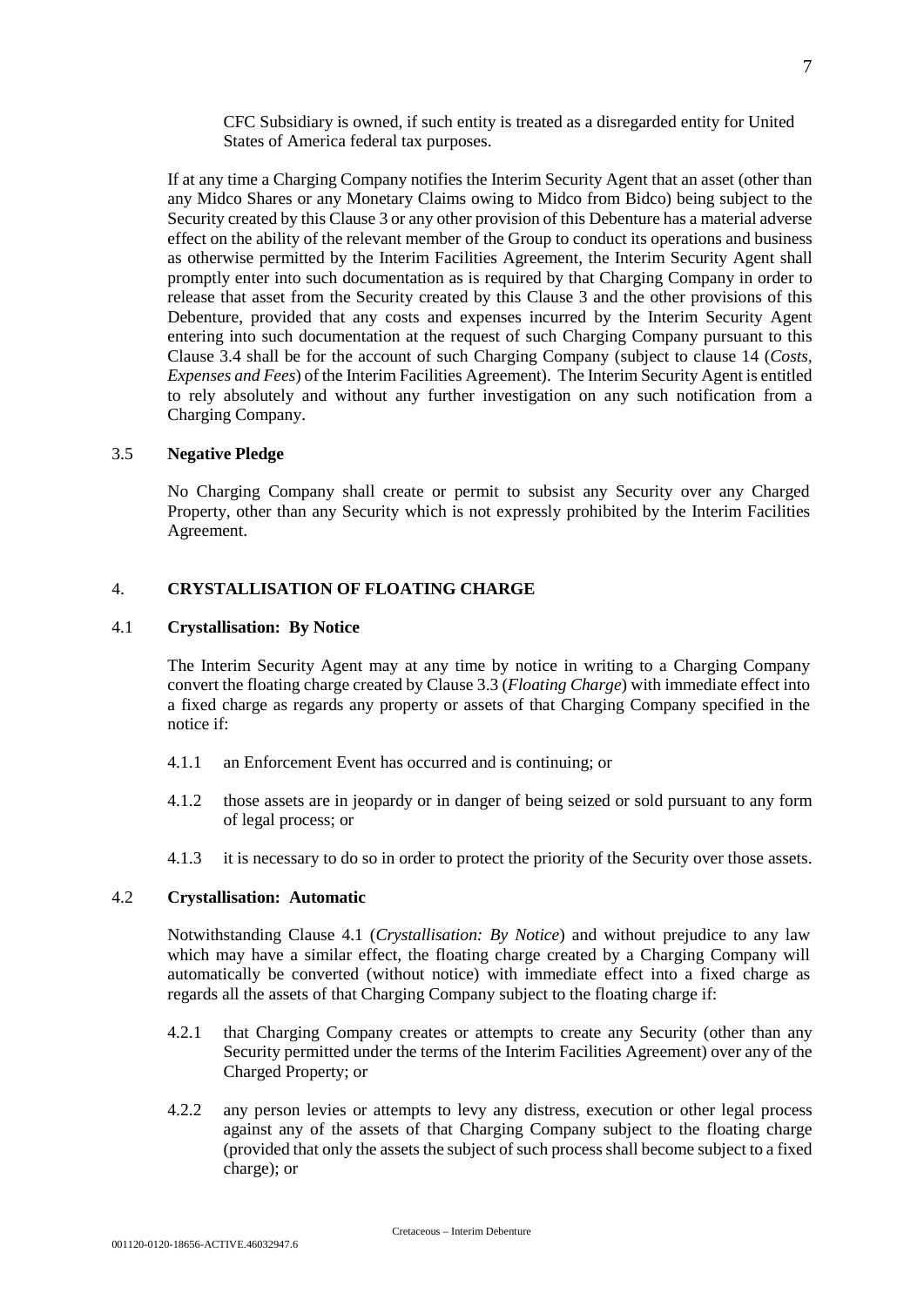4.2.3 that Charging Company is, or is deemed to be or is declared for the purposes of any applicable law to be, unable or admits inability to pay its debts as they fall due, suspends making payments on any of its debts or, by reason of actual or anticipated financial difficulties, commences negotiations with its creditors generally or any class of them (other than the Interim Finance Parties) for the rescheduling of any of its Financial Indebtedness.

# 5. **PERFECTION OF SECURITY**

## 5.1 **Notices of Assignment**

Each Charging Company shall, if requested by the Interim Security Agent at any time following the occurrence of an Enforcement Event which is continuing:

- 5.1.1 promptly deliver to the Interim Security Agent (or procure delivery of) a Notice of Assignment duly executed by, or on behalf of, that Charging Company in respect of any Insurance Policy in which it has an interest which is the subject of an assignment pursuant to Clause 3.2 (*Assignments*); and
- 5.1.2 use all reasonable endeavours to procure that each such notice executed by it is duly acknowledged by the relevant insurer.

## 5.2 **Notices of Charge**

- 5.2.1 Each Charging Company shall, if requested by the Interim Security Agent at any time following the occurrence of an Enforcement Event which is continuing:
	- (a) promptly deliver to the Interim Security Agent (or procure delivery of) a notice of charge (in form and substance reasonably satisfactory to the Interim Security Agent) duly executed by, or on behalf of, that Charging Company in respect of any of its assets forming part of the Charged Property specified by the Interim Security Agent (in each case to the extent necessary to protect the Security created or intended to be created under this Debenture over such assets); and
	- (b) use reasonable endeavours for a period of 20 Business Days to procure that each such notice executed by it is duly acknowledged by the bank or financial institution or other person to which that notice is delivered.
- 5.2.2 The execution of this Debenture by each Charging Company and the Interim Security Agent shall constitute notice to the Interim Security Agent of the charge created over any Account opened or maintained with the Interim Security Agent.

## 5.3 **Real Property: Delivery of Documents of Title**

Each Charging Company shall, if requested by the Interim Security Agent, deliver (or procure delivery to the Interim Security Agent of), and the Interim Security Agent shall be entitled to hold and retain, all deeds, certificates and other documents (if any) constituting or evidencing title relating to any material freehold property owned by that Charging Company and subject to the Security created by sub-clause 3.1.1 of Clause 3.1 (*Fixed charges*).

# 5.4 **Note of Mortgage**

In the case of any material Real Property at any time subject to the Security created by subclause 3.1.1 of Clause 3.1 (*Fixed charges*) and title to which is or will be registered under the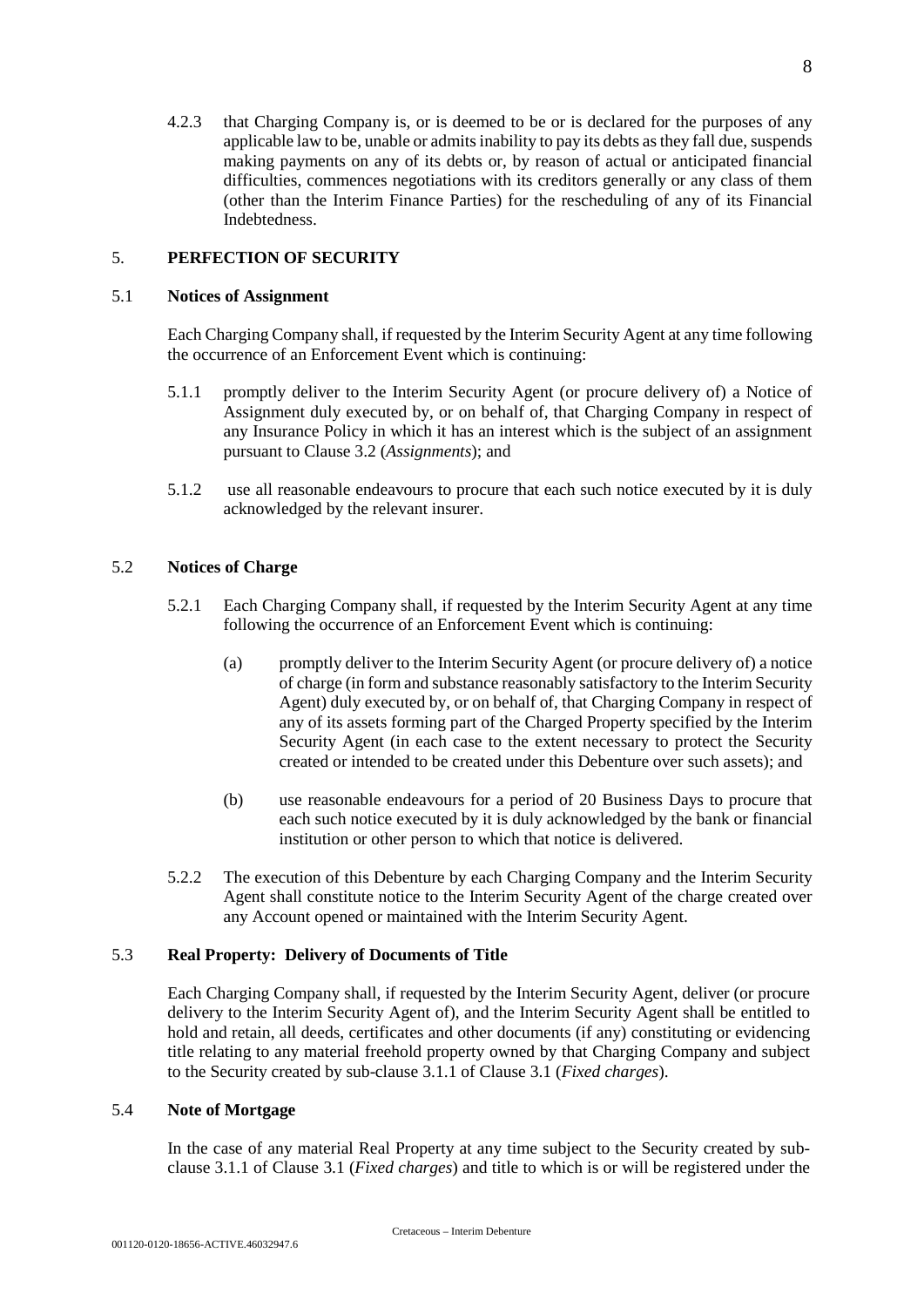Land Registration Act 2002, that Charging Company shall, if requested by the Interim Security Agent (acting on the instructions of the Majority Interim Lenders), promptly notify (and in any event within 10 Business Days of request) the Interim Security Agent in writing of the title number(s) and, if applicable, contemporaneously with the making of an application to the Land Registry for the registration of that Charging Company as the registered proprietor of such property, at the request of the Interim Security Agent (acting on the instructions of the Majority Interim Lenders) apply to the Land Registry to enter an agreed notice of any mortgage on the Charges Register of such property in order to create a first legal mortgage. For the avoidance of doubt, the Interim Security Agent shall not be liable to any party for the failure by a Charging Company to perfect any Security.

## 5.5 **Application to the Land Registry**

Each Charging Company consents and agrees to an application being made to enter a restriction in the proprietorship register of any registered land if requested by the Interim Security Agent (acting pursuant to instructions provided in accordance with the terms of the Interim Facilities Agreement and this Debenture) at any time whilst an Enforcement Event is continuing subject to the Security created by clause 5.4 (*Note of Mortgage*) and forming a material part of the Charged Property.

## 5.6 **Registration of Intellectual Property**

Subject in each case to the Agreed Security Principles and the other provisions of this Debenture, each Charging Company shall, if requested by the Interim Security Agent, following the occurrence of an Enforcement Event which is continuing execute all such documents and do all acts that the Interim Security Agent may reasonably require to record the interest of the Interim Security Agent in any registers relating to any registered material Intellectual Property required to conduct the business of that Charging Company.

## 5.7 **Implied Covenants for Title**

The obligations of each Charging Company under this Debenture shall be in addition to the covenants for title deemed to be included in this Debenture by virtue of Part 1 of the Law of Property (Miscellaneous Provisions) Act 1994.

#### 6. **CONSENTS**

Subject in each case to the Agreed Security Principles and the other provisions of this Debenture, each Charging Company shall, if requested by the Interim Security Agent (acting reasonably), use reasonable endeavours to obtain any consents necessary to enable any material assets of that Charging Company to be the subject of an effective fixed or floating charge or assignment pursuant to Clause 3 (*Fixed Charges, Assignments and Floating Charge*) and, immediately upon obtaining any such consent, the asset concerned shall become subject to such Security and that Charging Company shall promptly deliver a copy of each consent to the Interim Security Agent **provided that** no Charging Company shall be under any obligation to take any action under this Clause 6 unless it is satisfied that such steps will not involve placing commercial relationships with third parties in jeopardy.

## 7. **INVESTMENTS**

#### 7.1 **Shares: Before an Enforcement Event**

Prior to the occurrence of an Enforcement Event which is continuing each Charging Company shall be permitted to: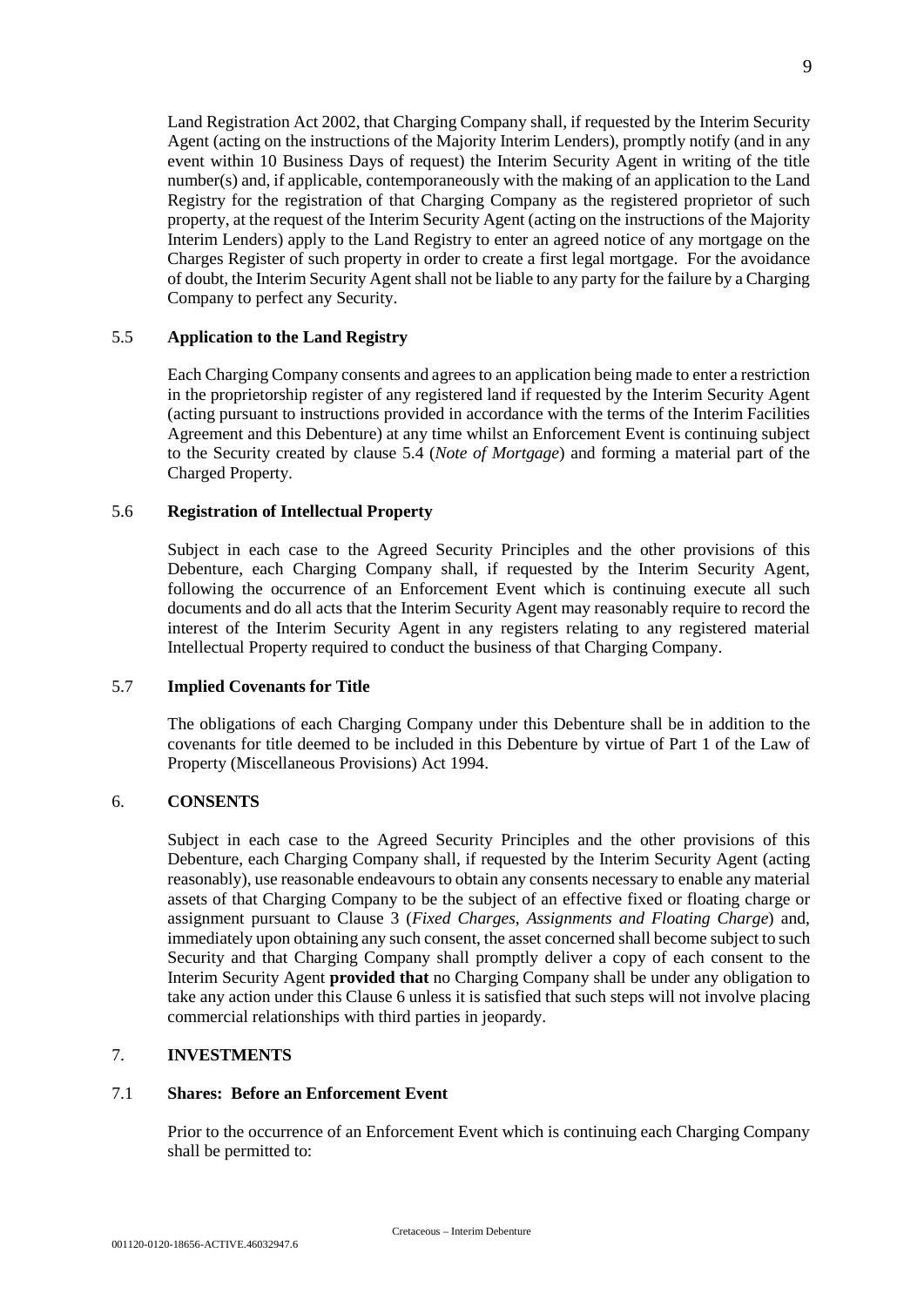- 7.1.1 retain and use all dividends, interest and other monies arising from any Investments;
- 7.1.2 exercise (or refrain from exercising) all voting rights in relation to any Investments **provided that** no Charging Company shall exercise such voting rights in any manner which (other than pursuant to a step or matter which does not otherwise breach the terms of the Interim Facilities Agreement) adversely affects the validity or enforceability of the Security created by it under this Debenture or causes a Major Default to occur; and
- 7.1.3 deal with, and exercise (or refrain from exercising) any other powers and rights relating to, the Investments in any other manner whatsoever to the extent not prohibited by the Interim Facilities Agreement.

# 7.2 **Shares: After an Enforcement Event**

- 7.2.1 Subject to clause 7.2.2 below, the Interim Security Agent may, at its discretion, following the occurrence of an Enforcement Event which is continuing (in the name of a Charging Company or otherwise and without any further consent or authority from any Charging Company):
	- (a) exercise (or refrain from exercising) any voting rights in respect of any Investments;
	- (b) apply all dividends, interest and other monies arising from any Investments in accordance with Clause 14 (*Application of Monies*);
	- (c) transfer any Investments into the name of such nominee(s) of the Interim Security Agent as it shall require; and
	- (d) exercise (or refrain from exercising) the powers and rights conferred on or exercisable by the legal or beneficial owner of any Investments,

in such manner and on such terms as the Interim Security Agent may think fit, and the proceeds of any such action shall form part of the Charged Property.

- 7.2.2 The Interim Security Agent shall not be entitled to exercise voting rights or any other rights or powers under paragraph (a) above and under clause 16.1.2 if and to the extent that, from time to time:
	- (a) a notifiable acquisition would, as a consequence, take place under section 6 of the National Security and Investment Act 2021 (the **Act**) and any regulations made under the Act; and
	- (b) either:
		- (1) the Secretary of State has not approved that notifiable acquisition in accordance with the Act; or
		- (2) the Secretary of State has so approved that notifiable acquisition but there would, as a consequence, be a breach of the provisions of a final order made in relation to that notifiable acquisition under the Act.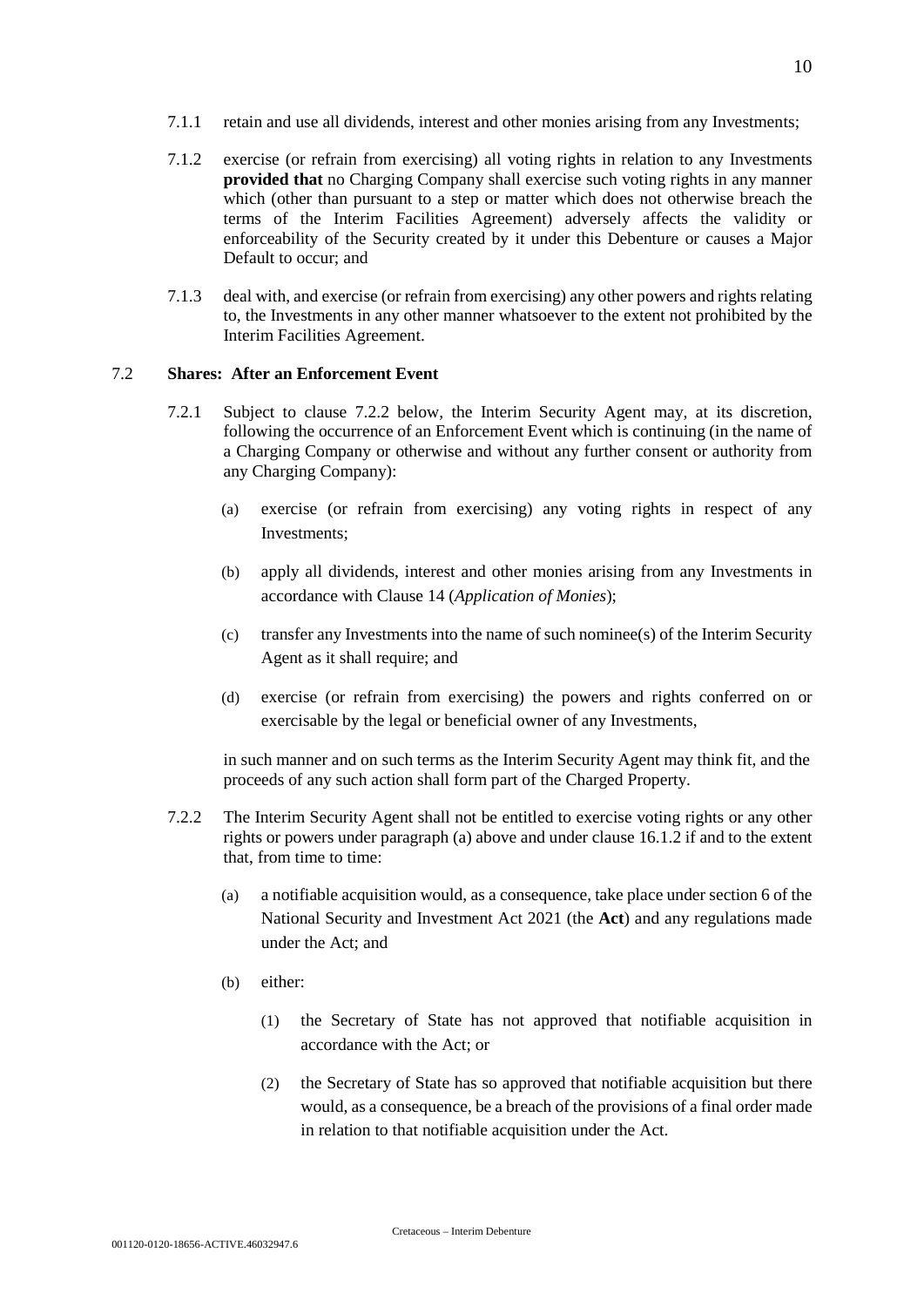#### 7.3 **Investments: Delivery of Documents of Title**

Following the occurrence of an Enforcement Event which is continuing, each Charging Company shall promptly on the request of the Interim Security Agent (and in any event within 10 Business Days of request), deliver (or procure delivery) to the Interim Security Agent, and the Interim Security Agent shall be entitled to retain, all of the Investments and any certificates and other documents of title representing the Investments (if any) to which that Charging Company (or its nominee(s)) is or becomes entitled together with any other document which the Interim Security Agent may reasonably request (in such form and executed as the Interim Security Agent may reasonably require) with a view to perfecting or improving its security over the Investments or to registering any Investment in its name or the name of any nominee(s).

## 7.4 **PSC Register**

Whilst an Enforcement Event is continuing:

- 7.4.1 each Charging Company shall promptly upon request of the Interim Security Agent (and in any event within 10 Business Days of request) notify the Interim Security Agent if it has issued a PSC Notice in respect of its shares which are subject to Security and such PSC Notice has not been withdrawn; and
- 7.4.2 if any such PSC Notice has been issued and has not been withdrawn, the relevant Charging Company shall, upon request of the Interim Security Agent and subject to having received confirmation from the Interim Security Agent in writing that the Interim Security Agent's rights in respect of the relevant shares are being unfairly affected by the PSC Notice, issue a withdrawal of the PSC Notice under paragraph 11 of Schedule 1B of the Companies Act 2006,

in each case to the extent legally possible.

# 8. **ACCOUNTS**

#### 8.1 **Accounts: Notification**

- 8.1.1 Each Charging Company shall promptly upon request of the Interim Security Agent deliver to the Interim Security Agent on the date on which it becomes a party to this Debenture, details of each material operating Account maintained by it with any bank or financial institution (other than with the Interim Security Agent) as at such date.
- 8.1.2 If requested by the Interim Security Agent at any time following the occurrence of an Enforcement Event which is continuing, each Charging Company shall promptly deliver to the Interim Security Agent details of any material operating Account opened by it with any bank or financial institution (other than with the Interim Security Agent) since the date on which it becomes a party to this Debenture (or, as the case may be, since the date of the last request made by the Interim Security Agent pursuant to this sub-clause 8.1.2).

### 8.2 **Accounts: Operation Before Enforcement Event**

Each Charging Company shall prior to the occurrence of an Enforcement Event which is continuing be entitled to receive, withdraw or otherwise deal with or transfer any credit balance from time to time on any Account and shall be entitled to deal with such Account in any manner not prohibited by the Interim Documents.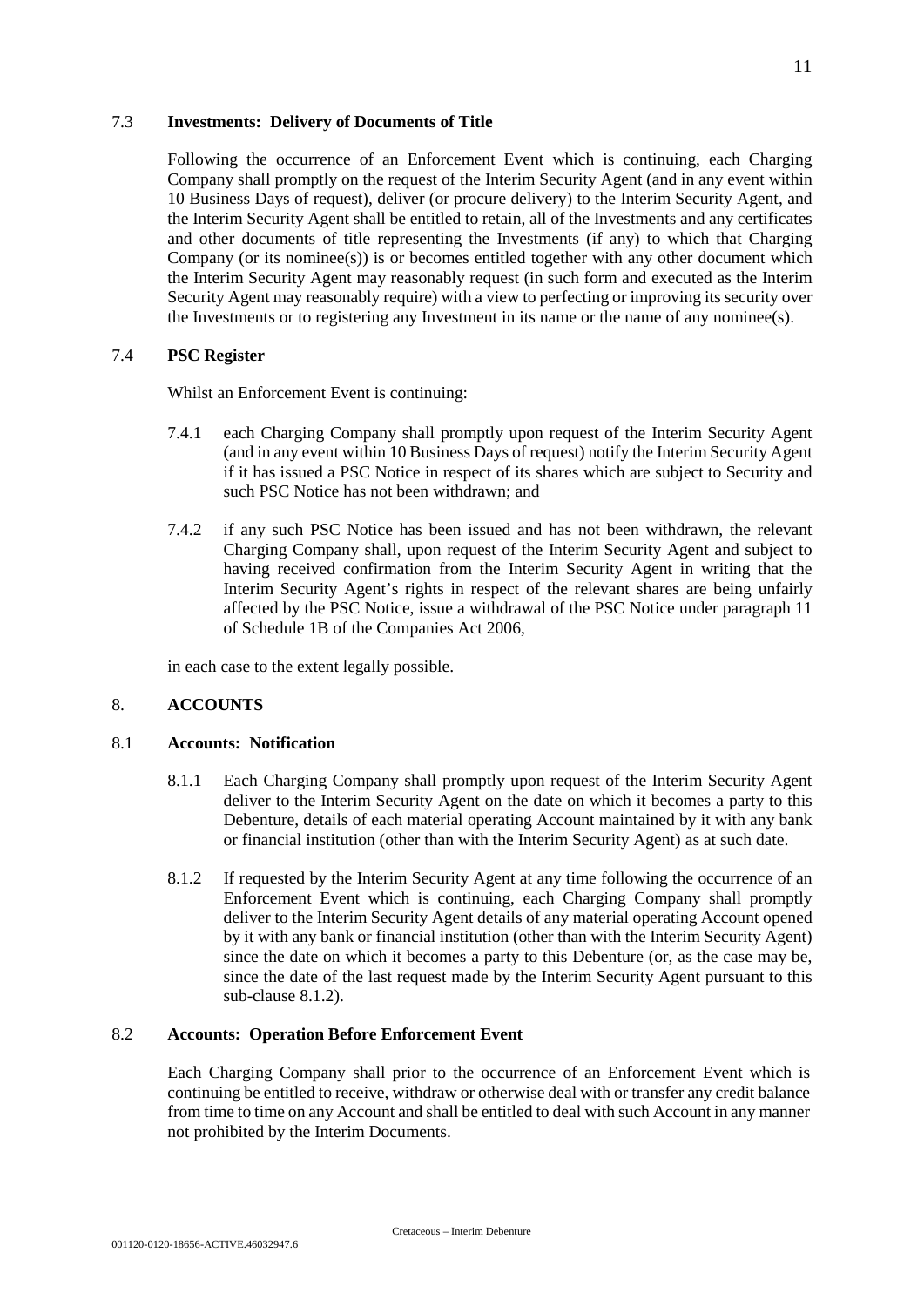#### 8.3 **Accounts: Operation After Enforcement Event**

Following the occurrence of an Enforcement Event which is continuing, at any time when there are Secured Obligations outstanding, no Charging Company shall be entitled to receive, withdraw or otherwise deal with or transfer any credit balance from time to time on any Account except with the prior consent of the Interim Security Agent.

#### 8.4 **Accounts: Application of Monies**

The Interim Security Agent shall, whilst an Enforcement Event is continuing and, at any time when there are Secured Obligations outstanding, be entitled without notice to apply, transfer or set-off any or all of the credit balances from time to time on any Account in or towards the payment or other satisfaction of all or part of the Secured Obligations in accordance with Clause 14 (*Application of Monies*).

## 9. **INSURANCES**

#### 9.1 **Insurance: Endorsement**

Each Charging Company shall, if required by the Interim Security Agent at any time following the occurrence of an Enforcement Event which is continuing, use reasonable endeavours to cause each Insurance Policy held in the name of that Charging Company and relating to material assets forming part of the Charged Property (other than any Insurance Policy which has been the subject of a Notice of Assignment pursuant to Clause 5 (*Perfection of Security*)) to contain (in form and substance reasonably satisfactory to the Interim Security Agent) an endorsement naming the Interim Security Agent as sole loss payee in respect of all claims arising under such policy or policies until such time as the Interim Security Agent notifies the insurer(s) to the contrary.

#### 9.2 **Insurance: Delivery of Insurance Policies**

Each Charging Company shall, if required by the Interim Security Agent at any time following the occurrence of an Enforcement Event which is continuing (but subject to the provisions of any lease of the Charged Property and any other applicable restrictions), deposit all Insurance Policies held in the name of that Charging Company and relating to material assets forming part of the Charged Property with the Interim Security Agent.

# 10. **ENFORCEMENT OF SECURITY**

#### 10.1 **Enforcement**

At any time following the occurrence of an Enforcement Event which is continuing the Security created by or pursuant to this Debenture is immediately enforceable and the Interim Security Agent may, without notice to any Charging Company or prior authorisation from any court, in its absolute discretion:

- 10.1.1 enforce all or any part of that Security (at the times, in the manner and on the terms it thinks fit) and take possession of and hold or dispose of all or any part of the Charged Property; and
- 10.1.2 whether or not it has appointed a Receiver, exercise all or any of the powers, authorities and discretions conferred by the Law of Property Act 1925 (as varied or extended by this Debenture) on mortgagees and by this Debenture on any Receiver or otherwise conferred by law on mortgagees or Receivers.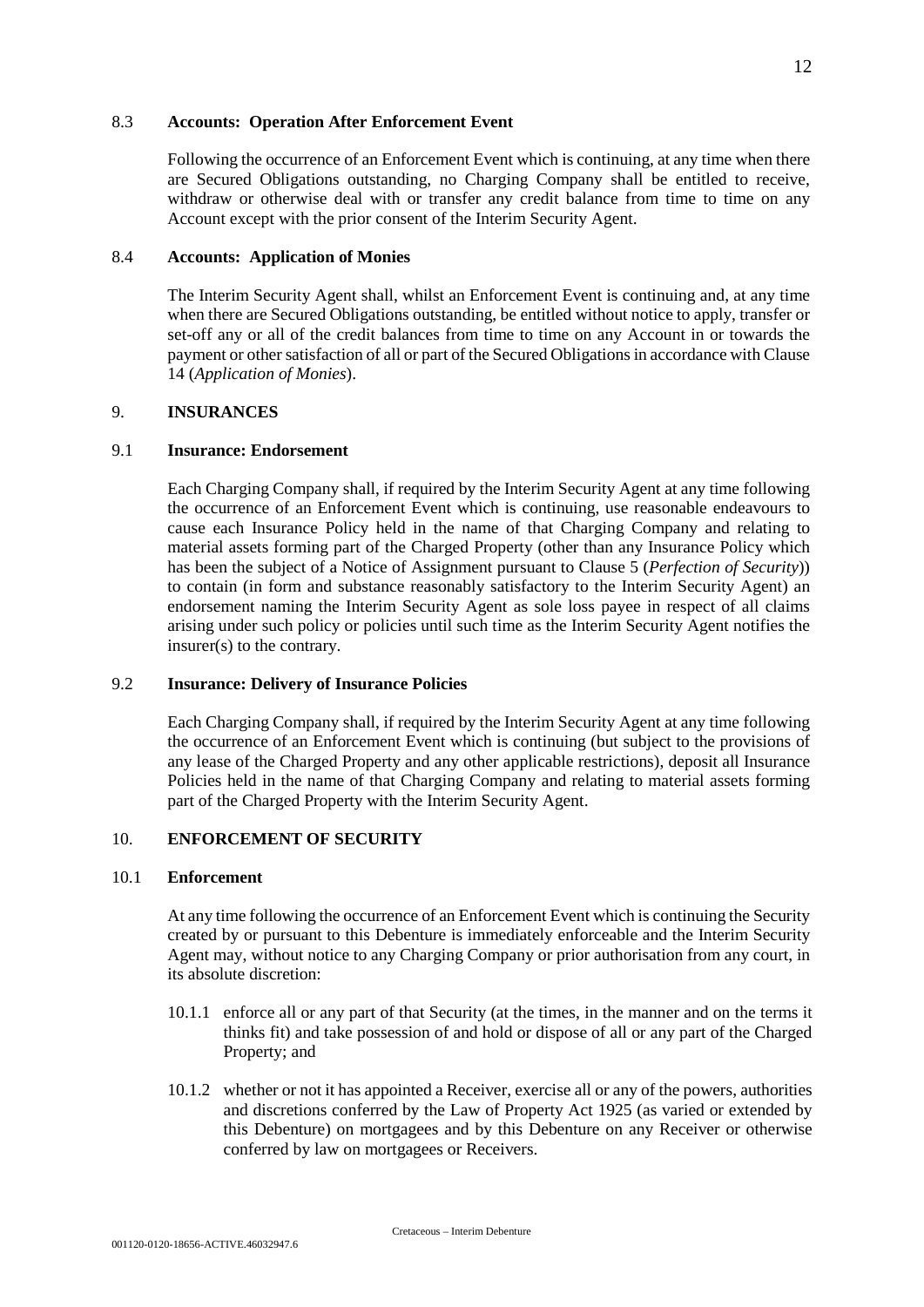#### 10.2 **No Liability as Mortgagee in Possession**

Neither the Interim Security Agent nor any Receiver shall be liable to account as a mortgagee in possession in respect of all or any part of the Charged Property or be liable for any loss upon realisation or for any default or omission in connection with the Charged Property to which a mortgagee or mortgagee in possession might otherwise be liable, other than in the case of negligence, wilful default or breach of the terms of this Debenture.

## 10.3 **Right of Appropriation**

To the extent that any of the Charged Property constitutes "financial collateral" and this Debenture and the obligations of the Charging Companies hereunder constitute a "security financial collateral arrangement" (in each case as defined in, and for the purposes of, the Financial Collateral Arrangements (No. 2) Regulations 2003 (SI 2003 No. 3226) (the "**Regulations**") the Interim Security Agent shall at any time following the occurrence of an Enforcement Event which is continuing have the right to appropriate all or any part of such financial collateral in or towards discharge of the Secured Obligations. For this purpose, the parties agree that the value of such financial collateral so appropriated shall be (a) in the case of cash, the amount standing to the credit of each of the Accounts, together with any accrued but unposted interest, at the time the right of appropriation is exercised and (b) in the case of Investments, the market price of such Investments determined by the Interim Security Agent (acting reasonably) by reference to a public index or by such other process as the Interim Security Agent may reasonably select, including independent valuation. In each case, the parties agree that the method of valuation provided for in this Debenture shall constitute a commercially reasonable method of valuation for the purposes of the Regulations.

## 10.4 **Effect of Moratorium**

The Interim Security Agent shall not be entitled to exercise its rights under Clause 10.1 (*Enforcement*) or Clause 4 (*Crystallisation of Floating Charge*) where the right arises as a result of an Enforcement Event occurring solely due to any person obtaining or doing anything with a view to obtaining a moratorium pursuant to Part A1 of the Insolvency Act 1986 unless this Debenture creates a floating charge referred to in s.A52(4) of PartA1 of the Insolvency Act 1986.

## 11. **EXTENSION AND VARIATION OF THE LAW OF PROPERTY ACT 1925**

#### 11.1 **Extension of Powers**

The power of sale or other disposal conferred on the Interim Security Agent and on any Receiver by this Debenture shall operate as a variation and extension of the statutory power of sale under Section 101 of the Law of Property Act 1925 and such power shall arise (and the Secured Obligations shall be deemed due and payable for that purpose) on execution of this Debenture.

## 11.2 **Restrictions**

The restrictions contained in Sections 93 and 103 of the Law of Property Act 1925 shall not apply to this Debenture or to the exercise by the Interim Security Agent of its right to consolidate all or any of the Security created by or pursuant to this Debenture with any other Security in existence at any time or to its power of sale, which powers may be exercised by the Interim Security Agent without notice to any Charging Company on or at any time whilst an Enforcement Event is continuing.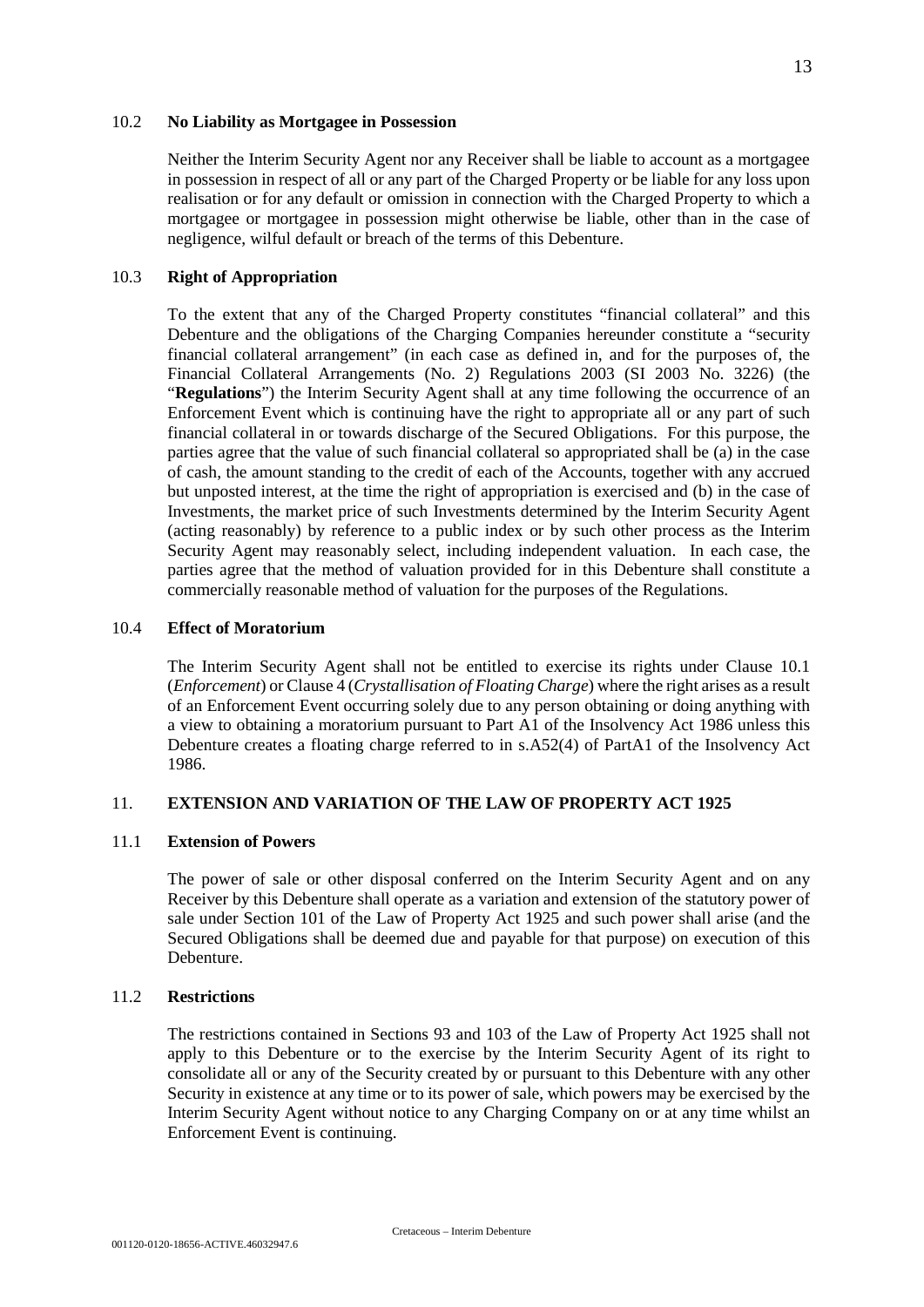#### 11.3 **Power of Leasing**

The statutory powers of leasing may be exercised by the Interim Security Agent at any time following the occurrence of an Enforcement Event which is continuing and the Interim Security Agent and any Receiver may make any lease or agreement for lease, accept surrenders of leases and grant options on such terms as it shall think fit, without the need to comply with any restrictions imposed by Sections 99 and 100 of the Law of Property Act 1925.

# 12. **APPOINTMENT OF RECEIVER OR ADMINISTRATOR**

### 12.1 **Appointment and Removal**

Following the occurrence of an Enforcement Event which is continuing or if requested in writing by the Charging Companies to do so, the Interim Security Agent may (acting through an authorised officer of the Interim Security Agent), without prior notice to any Charging Company:

- 12.1.1 appoint one or more persons to be a Receiver of the whole or any part of the Charged Property;
- 12.1.2 appoint two or more Receivers of separate parts of the Charged Property;
- 12.1.3 remove (so far as it is lawfully able) any Receiver so appointed;
- 12.1.4 appoint another person(s) as an additional or replacement Receiver(s); or
- 12.1.5 appoint one or more persons to be an administrator of that Charging Company.

# 12.2 **Capacity of Receivers**

Each person appointed to be a Receiver pursuant to Clause 12.1 (*Appointment and Removal*) shall be:

- 12.2.1 entitled to act individually or together with any other person appointed or substituted as Receiver;
- 12.2.2 for all purposes shall be deemed to be the agent of the relevant Charging Companies which shall be solely responsible for his acts, defaults and liabilities and for the payment of his remuneration and no Receiver shall at any time act as agent for the Interim Security Agent; and
- 12.2.3 entitled to remuneration for his services at a rate to be fixed by the Interim Security Agent from time to time (without being limited to the maximum rate specified by the Law of Property Act 1925).

#### 12.3 **Statutory Powers of Appointment**

The powers of appointment of a Receiver shall be in addition to all statutory and other powers of appointment of the Interim Security Agent under the Law of Property Act 1925 (as extended by this Debenture) or otherwise and such powers shall remain exercisable from time to time by the Interim Security Agent in respect of any part of the Charged Property.

# 13. **POWERS OF RECEIVER**

Every Receiver shall (subject to any restrictions in the instrument appointing him but notwithstanding any winding-up or dissolution of any Charging Company) have and be entitled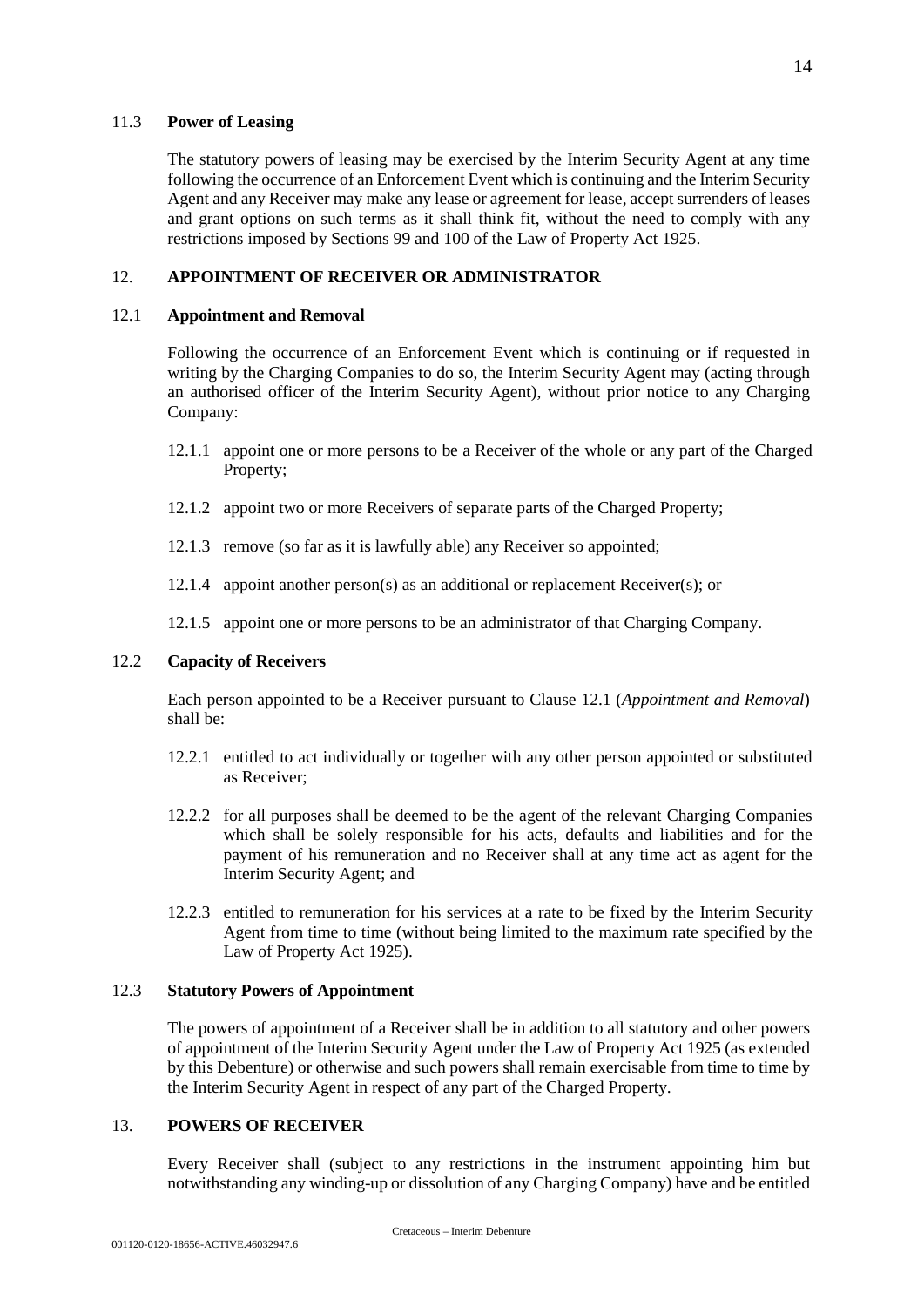to exercise, in relation to the Charged Property (and any assets of any Charging Company which, when got in, would be Charged Property) in respect of which he was appointed, and as varied and extended by the provisions of this Debenture (in the name of or on behalf of the relevant Charging Company or in his own name and, in each case, at the cost of that Charging Company):

- 13.1.1 all the powers conferred by the Law of Property Act 1925 on mortgagors and on mortgagees in possession and on receivers appointed under that Act;
- 13.1.2 all the powers of an administrative receiver set out in Schedule 1 to the Insolvency Act 1986 (whether or not the Receiver is an administrative receiver);
- 13.1.3 all the powers and rights of an absolute owner and power to do or omit to do anything which the relevant Charging Company itself could do or omit to do; and
- 13.1.4 the power to do all things (including bringing or defending proceedings in the name or on behalf of the relevant Charging Company) which seem to the Receiver to be incidental or conducive to (a) any of the functions, powers, authorities or discretions conferred on or vested in him or (b) the exercise of the Collateral Rights (including realisation of all or any part of the Charged Property) or (c) bringing to his hands any assets of the relevant Charging Company forming part of, or which when got in would be, Charged Property.

## 14. **APPLICATION OF MONIES**

All monies received or recovered by the Interim Security Agent or any Receiver pursuant to this Debenture or the powers conferred by it shall (subject to the claims of any person having prior rights thereto and by way of variation of the provisions of the Law of Property Act 1925) be applied first in the payment of the costs, charges and expenses incurred and payments made by the Receiver, the payment of his remuneration and the discharge of any liabilities incurred by the Receiver in, or incidental to, the exercise of any of his powers, and thereafter shall be applied by the Interim Security Agent (notwithstanding any purported appropriation by any Charging Company) in or towards the payment of the Secured Obligations in such order as the Interim Security Agent thinks fit. Any surplus shall be paid to the relevant Charging Company or other person entitled to it.

## 15. **PROTECTION OF PURCHASERS**

## 15.1 **Consideration**

The receipt of the Interim Security Agent or any Receiver shall be conclusive discharge to a purchaser and, in making any sale or disposal of any of the Charged Property or making any acquisition, the Interim Security Agent or any Receiver may do so for such consideration, in such manner and on such terms as it thinks fit.

## 15.2 **Protection of Purchasers**

No purchaser or other person dealing with the Interim Security Agent or any Receiver shall be bound to inquire whether the right of the Interim Security Agent or such Receiver to exercise any of its powers has arisen or become exercisable or be concerned with any propriety or regularity on the part of the Interim Security Agent or such Receiver in such dealings.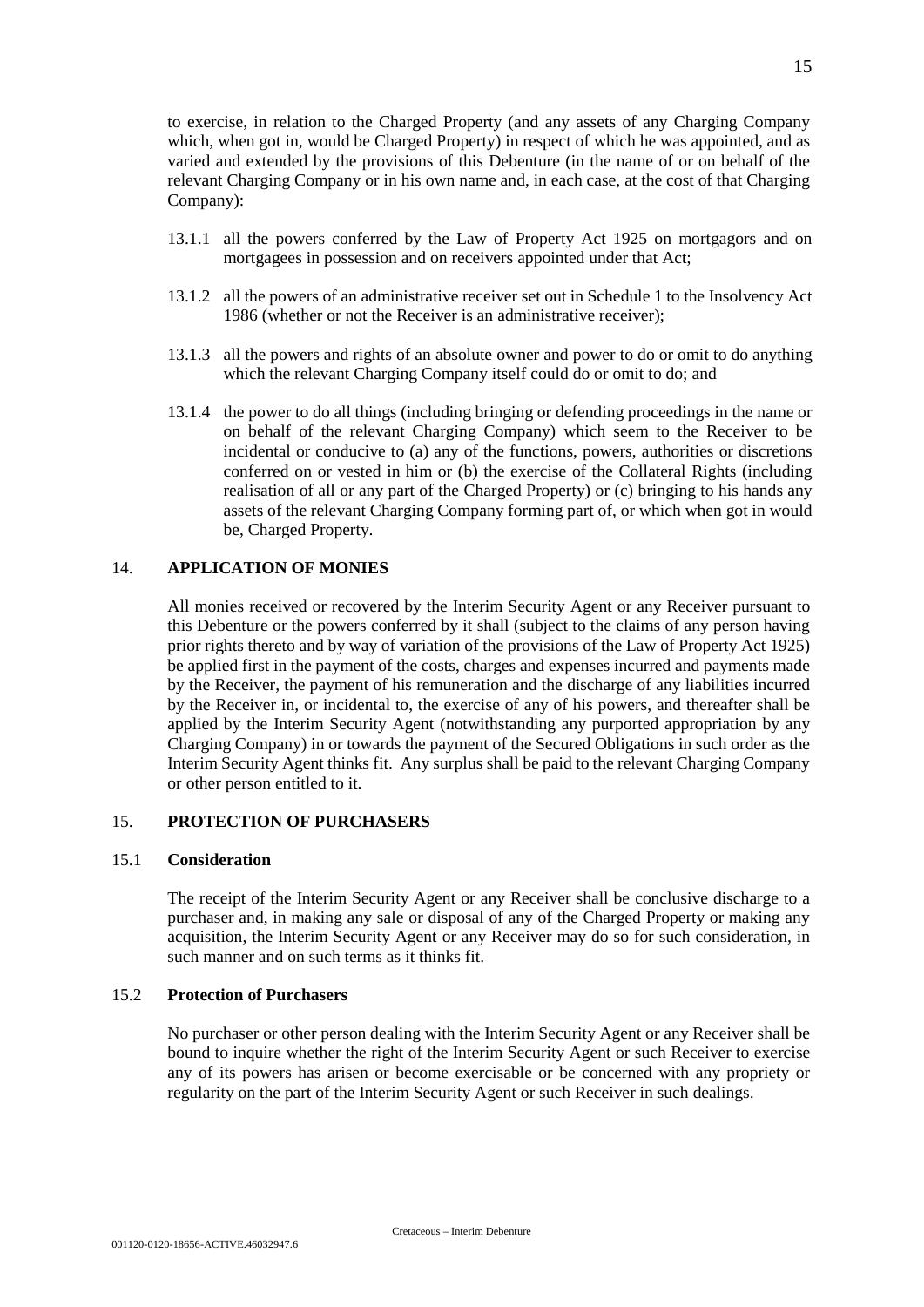#### 16. **POWER OF ATTORNEY**

#### 16.1 **Appointment and Powers**

Each Charging Company by way of security irrevocably and unconditionally appoints the Interim Security Agent and any Receiver severally to be its attorney and in its name, on its behalf and as its act and deed to execute, deliver and perfect all documents and do all things which the attorney may consider to be required or desirable for:

- 16.1.1 carrying out any obligation imposed on that Charging Company by this Debenture (including the execution and delivery of any deeds, charges, assignments or other security and any transfers of the Charged Property); and
- 16.1.2 enabling the Interim Security Agent and any Receiver to exercise, or delegate the exercise of, any of the rights, powers and authorities conferred on them by or pursuant to this Debenture or by law (including, following the occurrence of an Enforcement Event which is continuing, the exercise of any right of a legal or beneficial owner of the Charged Property, subject to clause 7.2.2 above),

provided that neither the Interim Security Agent nor any Receiver may exercise (or purport to exercise) any such powers, rights or authorities prior to the occurrence of an Enforcement Event which is continuing.

#### 16.2 **Ratification**

Each Charging Company shall ratify and confirm all things done and all documents executed by any attorney in the exercise or purported exercise of all or any of his powers, in each case except to the extent the attorney in its name is acting negligently, with wilful misconduct or in breach of law or the terms of the Interim Documents.

## 17. **EFFECTIVENESS OF SECURITY**

#### 17.1 **Continuing Security**

- 17.1.1 The Security created by or pursuant to this Debenture shall remain in full force and effect as a continuing security for the Secured Obligations unless and until discharged by the Interim Security Agent.
- 17.1.2 No part of the Security from time to time intended to be constituted by the Debenture will be considered satisfied or discharged by any intermediate payment, discharge or satisfaction of the whole or any part of the Secured Obligations.

# 17.2 **Cumulative Rights**

The Security created by or pursuant to this Debenture and the Collateral Rights shall be cumulative, in addition to and independent of every other Security which the Interim Security Agent or any Interim Finance Party may at any time hold for the Secured Obligations or any other obligations or any rights, powers and remedies provided by law. No prior Security held by the Interim Security Agent (whether in its capacity as Interim Security Agent or otherwise) or any of the other Interim Finance Parties over the whole or any part of the Charged Property shall merge into the Security constituted by this Debenture.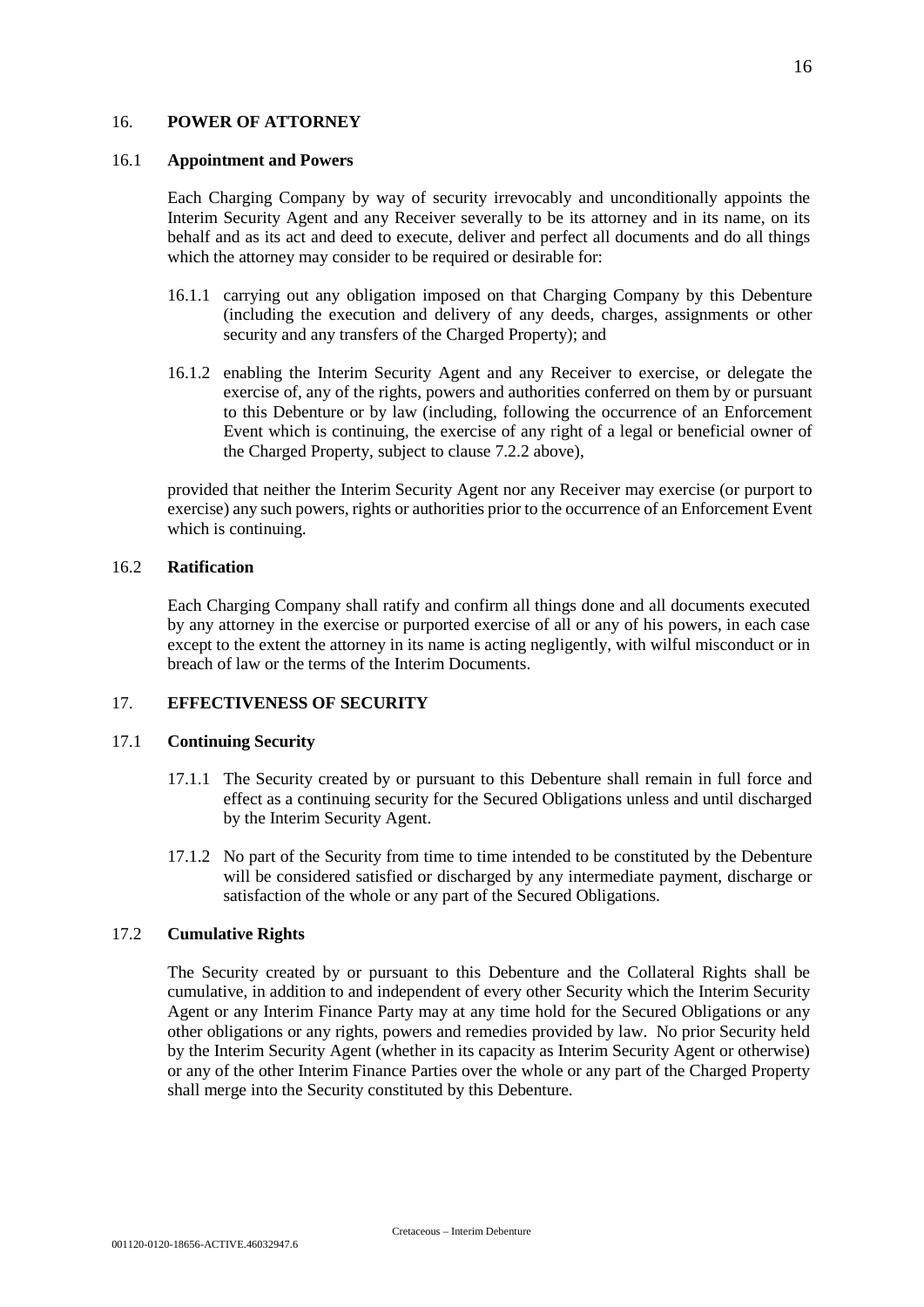The Security created by or pursuant to this Debenture and the Collateral Rights shall not be prejudiced by any unenforceability or invalidity of any other agreement or document or by any time or indulgence granted to any Charging Company or any other person, or the Interim Security Agent (whether in its capacity as Interim Security Agent or otherwise) or any of the other Interim Finance Parties or by any variation of the terms of the trust upon which the Interim Security Agent holds the Security or by any other thing which might otherwise prejudice that Security or any Collateral Right.

#### 17.4 **Remedies and Waivers**

No failure on the part of the Interim Security Agent to exercise, or any delay on its part in exercising, any Collateral Right shall operate as a waiver of that Collateral Right, nor shall any single or partial exercise of any Collateral Right preclude any further or other exercise of that or any other Collateral Right.

# 17.5 **No Liability**

None of the Interim Security Agent, its nominee(s) or any Receiver shall be liable by reason of (a) taking any action permitted by this Debenture or (b) any neglect or default in connection with the Charged Property or (c) taking possession of or realising all or any part of the Charged Property, except in the case of negligence, wilful default or breach of the terms of this Debenture upon its part.

### 17.6 **Immediate recourse**

Each Charging Company waives any right it may have of first requiring any Interim Finance Party (or any security trustee or agent on its behalf) to proceed against or enforce any other rights or Security or claim payment from any person before claiming from any Charging Company under this Debenture. This waiver applies irrespective of any law or any provision of this Debenture to the contrary.

## 17.7 **Deferral of Rights**

Until such time as the Secured Obligations have been discharged in full, no Charging Company will exercise any rights which it may have by reason of performance by it of its obligations under this Debenture:

- 17.7.1 to be indemnified by any Obligor;
- 17.7.2 to claim any contribution from any guarantor of any Obligor's obligations under this Debenture; and/or

to take the benefit (in whole or in part and whether by way of subrogation or otherwise) of any rights of the Interim Finance Parties under the Interim Documents or of any other guarantee or Security taken pursuant to, or in connection with, this Debenture by any Interim Finance Party.

#### 18. **SET-OFF**

Each Charging Company authorises the Interim Security Agent (but the Interim Security Agent shall not be obliged to exercise such right), following the occurrence of an Enforcement Event which is continuing, to set off against the Secured Obligations any amount or other obligation (contingent or otherwise) owing by the Interim Security Agent to that Charging Company and apply any credit balance to which that Charging Company is entitled on any account with the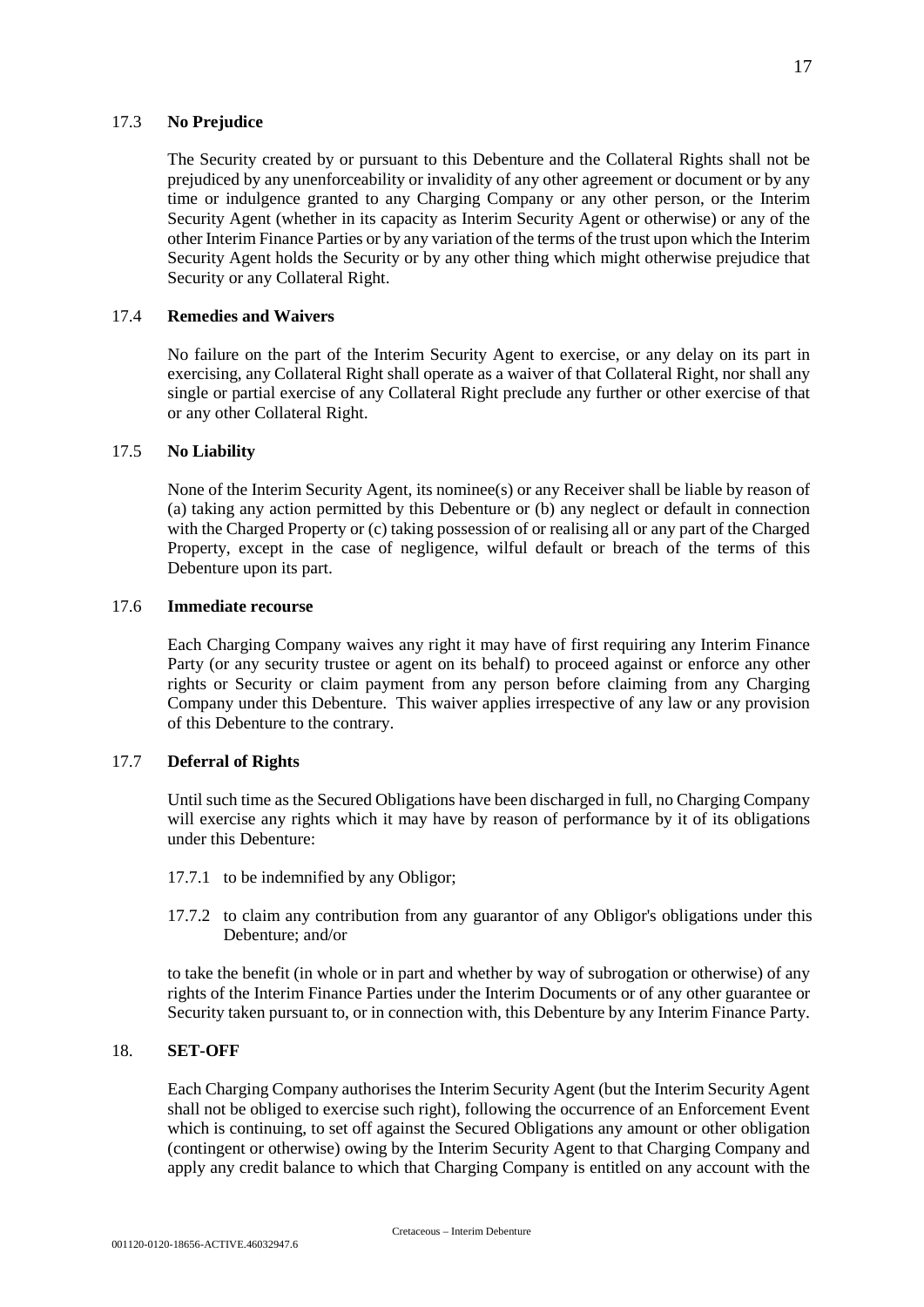Interim Security Agent in accordance with Clause 14 (*Application of Monies*) (notwithstanding any specified maturity of any deposit standing to the credit of any such account).

## 19. **SUBSEQUENT SECURITY INTERESTS**

If the Interim Security Agent (acting in its capacity as Interim Security Agent or otherwise) or any of the other Interim Finance Parties at any time receives or is deemed to have received notice of any subsequent Security affecting all or any part of the Charged Property or any assignment or transfer of the Charged Property which is prohibited by the terms of this Debenture or any other Interim Document, all payments thereafter by or on behalf of any Charging Company to the Interim Security Agent (whether in its capacity as Interim Security Agent or otherwise) or any of the other Interim Finance Parties shall be treated as having been credited to a new account of that Charging Company and not as having been applied in reduction of the Secured Obligations as at the time when the Interim Security Agent received such notice.

#### 20. **ASSIGNMENT**

To the extent permitted by the terms of the Interim Documents, the Interim Security Agent may assign and transfer all or any of its rights and obligations under this Debenture. Subject to the confidentiality undertakings set out in the Interim Documents, the Interim Security Agent shall be entitled to disclose such information concerning the Charging Companies and this Debenture as the Interim Security Agent (acting reasonably) considers appropriate to any actual or proposed direct or indirect successor or to any person to whom information may be required to be disclosed by any applicable law.

## 21. **PARTIAL INVALIDITY**

If, at any time, any provision of this Debenture is or becomes illegal, invalid or unenforceable in any respect under any law of any jurisdiction, neither the legality, validity or enforceability of the remaining provisions nor the legality, validity or enforceability of such provision under the law of any other jurisdiction will in any way be affected or impaired.

#### 22. **NOTICES**

#### 22.1 **Communications in Writing**

Each communication to be made under or in connection with this Debenture shall be made in writing and, unless otherwise stated, shall be made by fax or letter.

# 22.2 **Addresses**

The address and fax number (and the department or officer, if any, for whose attention the communication is to be made) of each Charging Company and the Interim Security Agent for any communication or document to be made or delivered under or in connection with the Debenture is that identified with its name in the signature table below.

## 22.3 **Delivery**

- 22.3.1 Any communication or document made or delivered by one person to another under or in connection with this Debenture will only be effective:
	- (a) if by way of fax, when received in legible form; or
	- (b) if by way of letter, when it has been left at the relevant address,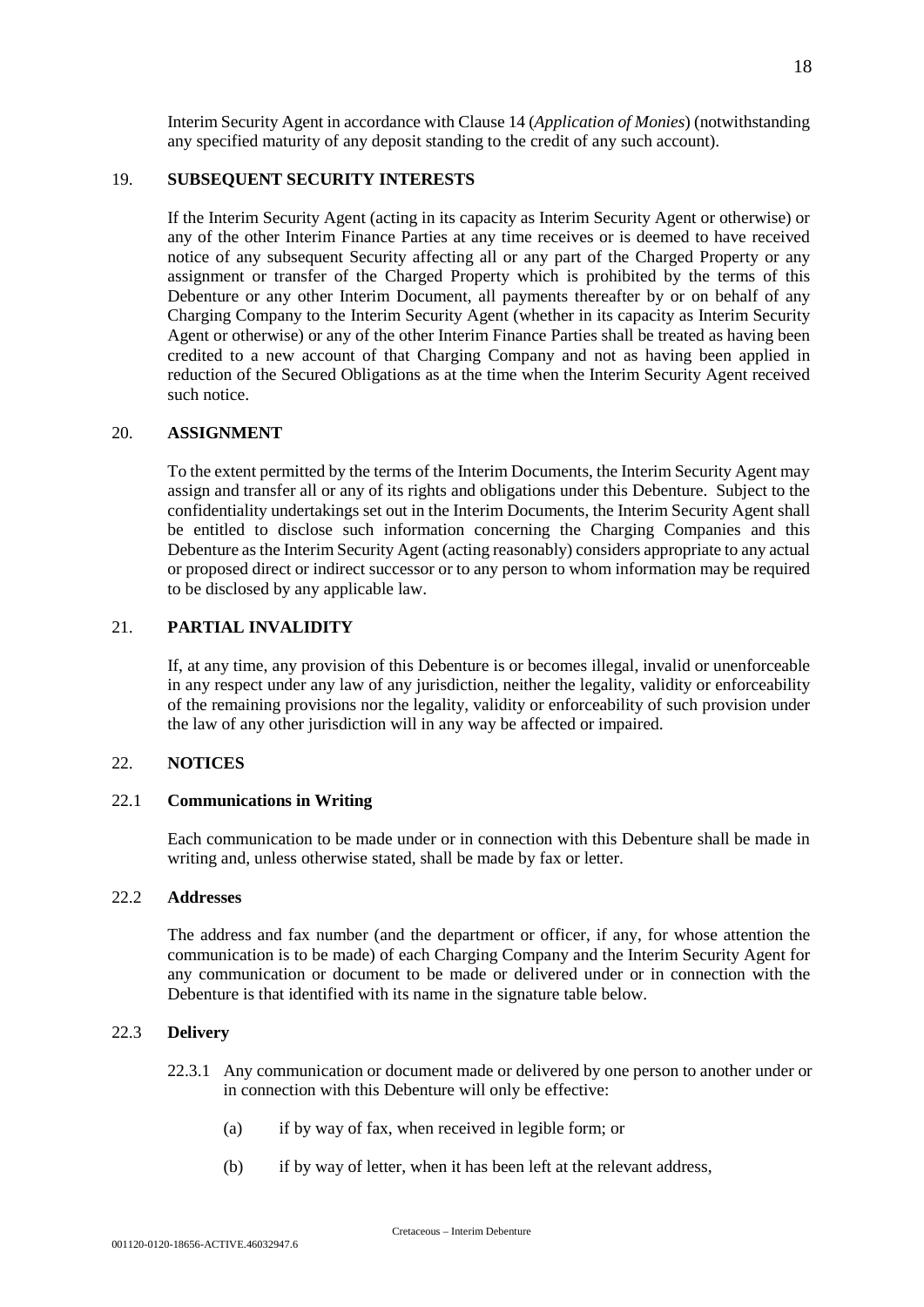and, if a particular department or officer is specified as part of its address details, if addressed to that department or officer.

22.3.2 Any communication or document to be made or delivered to the Interim Security Agent will be effective only when actually received by the Interim Security Agent and then only if it is expressly marked for the attention of the department or officer specified by the Interim Security Agent for such purpose.

### 22.4 **English language**

- 22.4.1 Any notice given under or in connection with this Debenture must be in English.
- 22.4.2 All other documents provided under or in connection with this Debenture must be:
	- (a) in English; or
	- (b) if not in English, and if so reasonably required by the Interim Security Agent, accompanied by a certified English translation and, in this case, the English translation will prevail unless the document is a binding agreement or a constitutional, statutory or other official document.

#### 23. **EXECUTION**

- 23.1 This Debenture may be executed in any number of counterparts, and this has the same effect as if the signatures on the counterparts were on a single copy of this Debenture.
- 23.2 It is intended that this Debenture takes effect as a deed notwithstanding the fact that a party may only execute this document under hand.
- 23.3 Each of the other parties to this Debenture appoints the Interim Security Agent as its agent to sign on its behalf any Deed of Accession in order that each such Deed of Accession may be supplemental to this Debenture and be binding on and enure to the benefit of all the parties to this Debenture.

# 24. **DISCRETION AND DELEGATION**

### 24.1 **Discretion**

Any liberty or power which may be exercised or any determination which may be made under this Debenture by the Interim Security Agent or any Receiver may, subject to the terms and conditions of the Interim Facilities Agreement, be exercised or made in its absolute and unfettered discretion without any obligation to give reasons.

## 24.2 **Delegation**

Subject to the terms of the Interim Facilities Agreement, each of the Interim Security Agent and any Receiver shall have full power to delegate (either generally or specifically) the powers, authorities and discretions conferred on it by this Debenture (including the power of attorney) on such terms and conditions as it (acting reasonably) shall see fit which delegation shall not preclude either the subsequent exercise, any subsequent delegation or any revocation of such power, authority or discretion by the Interim Security Agent or the Receiver itself.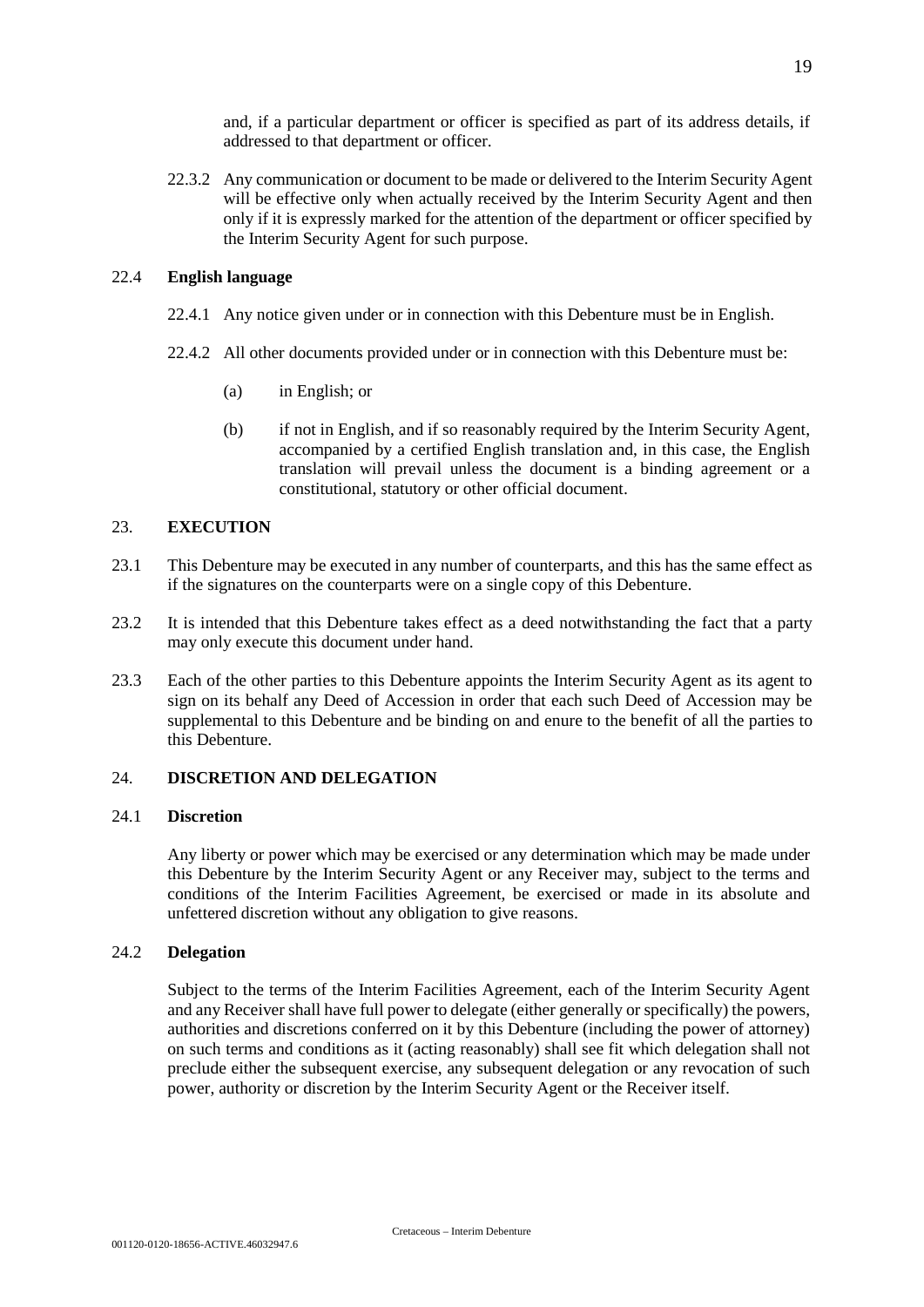#### 25. **PERPETUITY PERIOD**

The perpetuity period under the rule against perpetuities, if applicable to this Debenture, shall be the period of one hundred and twenty five years from the date of the Interim Facilities Agreement.

### 26. **GOVERNING LAW**

This Debenture and any non-contractual obligations arising out of or in connection with it are governed by English law.

#### 27. **JURISDICTION**

#### 27.1 **English Courts**

The courts of England have exclusive jurisdiction to settle any dispute arising out of or in connection with this Debenture (including a dispute regarding the existence, validity or termination of this Debenture or any non-contractual obligations arising out of or in connection with this Debenture) (a "**Dispute**").

## 27.2 **Convenient Forum**

The parties to this Agreement agree that the courts of England are the most appropriate and convenient forum to settle Disputes between them and, accordingly, that they will not argue to the contrary.

# 27.3 **Exclusive Jurisdiction**

This Clause 27 (*Jurisdiction*) is for the benefit of the Interim Security Agent only. As a result and notwithstanding Clause 27.1 (*English Courts*), it does not prevent the Interim Security Agent from taking proceedings relating to a Dispute in any other court of competent jurisdiction. To the extent allowed by law the Interim Security Agent may take concurrent proceedings in any number of jurisdictions.

**THIS DEBENTURE** has been signed on behalf of the Interim Security Agent and executed as a deed by each Charging Company and is delivered by it on the date specified above.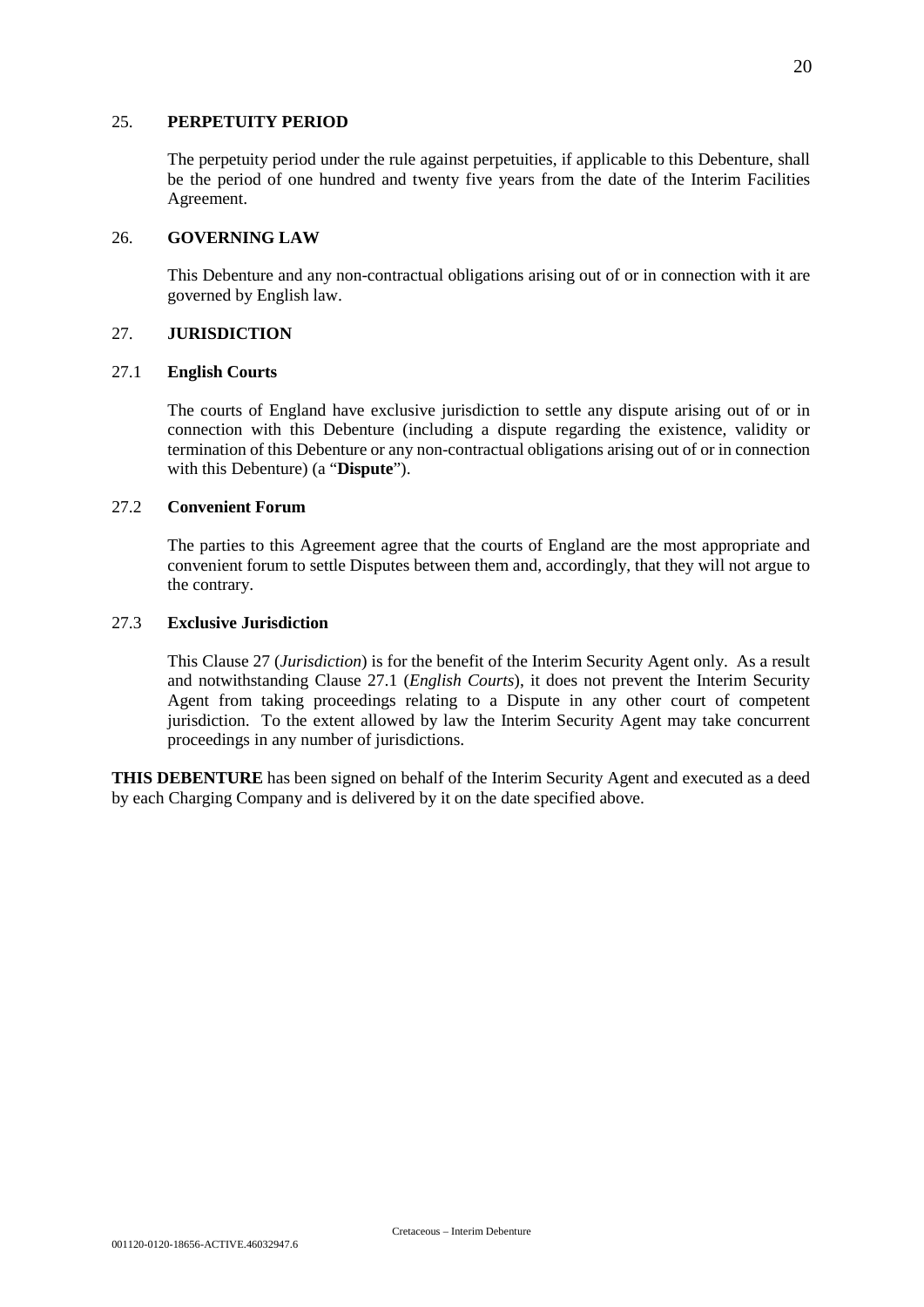### **SCHEDULE 1**

### **FORMS OF NOTICE OF ASSIGNMENT**

# **Part IA Form of Notice of Assignment of Insurance**

To: [*Insurer*]

Date: [ $\bullet$ ]

Dear Sirs,

We hereby give you notice that we have assigned to  $\lceil \cdot \rceil$  (the "**Interim Security Agent**") pursuant to a debenture entered into by us in favour of the Interim Security Agent dated [•] (the "**Debenture**") all our right, title and interest in and to the proceeds of [*insert details of relevant insurance policy*] (the "**Policy of Insurance**").

With effect from your receipt of a notice from the Interim Security Agent stating that an Enforcement Event (as defined in the Debenture) has occurred and is continuing, we instruct you to make all payments and claims [*in excess of £[●]*] under or arising from the Policy of Insurance to the Interim Security Agent [*insert an account number if required*] or to its order as it may specify in writing from time to time.

Please acknowledge receipt of this notice by signing the acknowledgement on the enclosed copy letter and returning the same to the Interim Security Agent at [•] marked for the attention of [•].

Yours faithfully,

...................... for and on behalf of [Charging Company]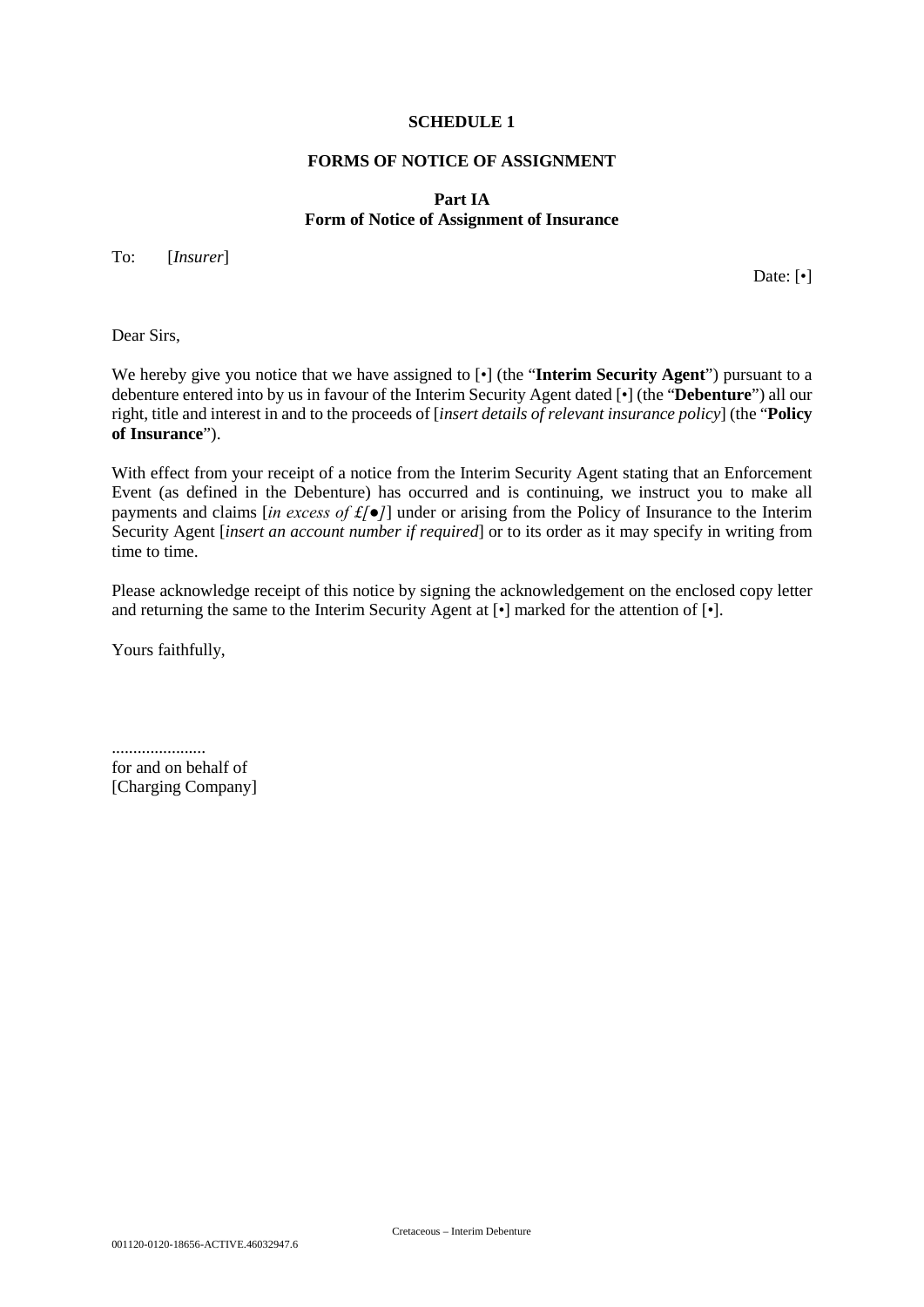# **Part IB Form of Acknowledgement of Notice of Assignment of Insurance**

To: [*Interim Security Agent*]

We acknowledge receipt of a notice in the terms set out above and confirm that we have not received notice of any previous assignments or charges of or over any of the rights, title and interests and benefits referred to in such notice and that we will comply with the terms of that notice.

For and on behalf of [*Insurer*]

By: .......................................

Dated: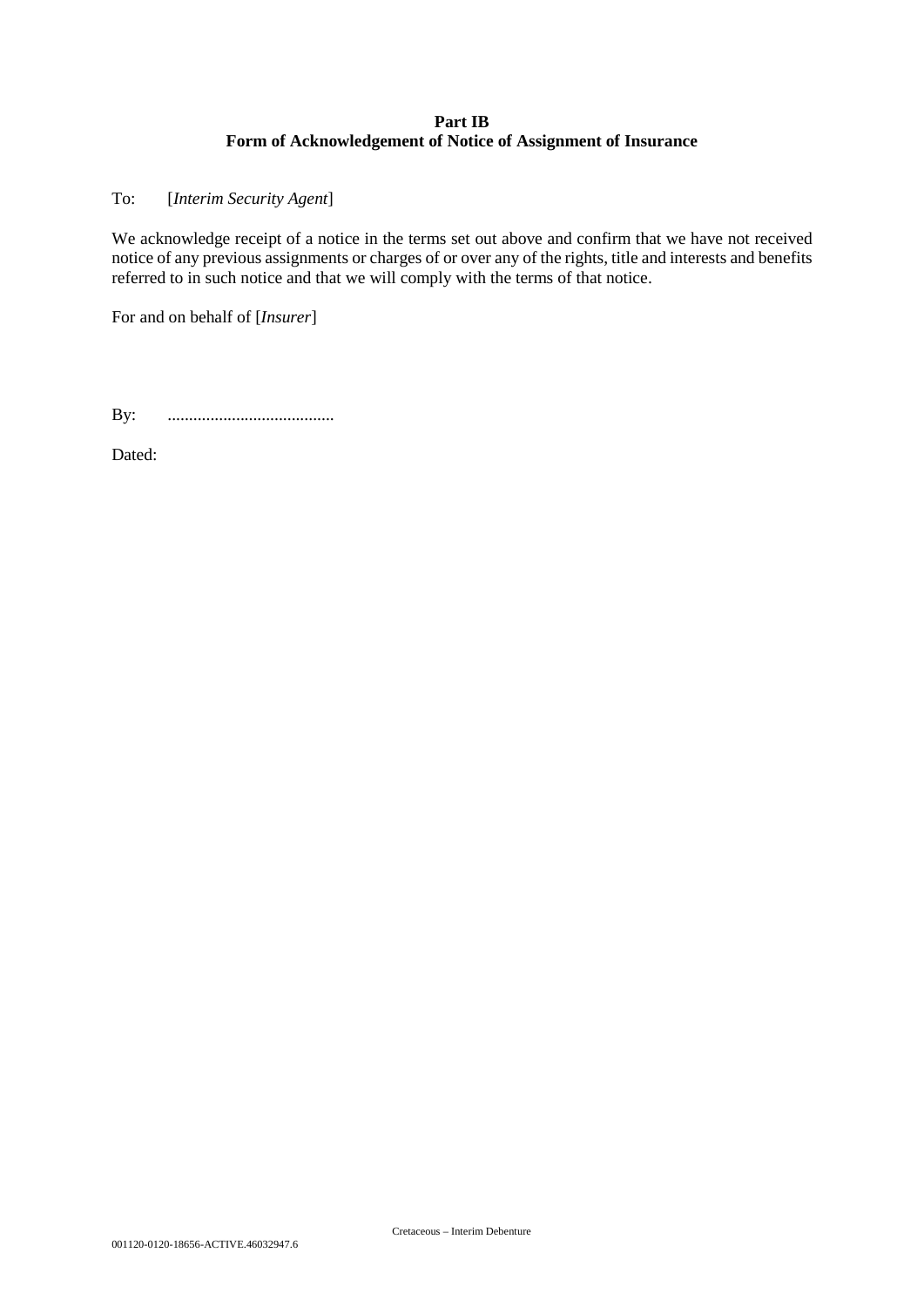# **SCHEDULE 2**

# **DEED OF ACCESSION**

# THIS SUPPLEMENTAL DEED is made on [•] 20[•]

# BETWEEN:

# (1) **[ACCEDING COMPANY]** (the "**Acceding Company**"); and

# (2) **[INTERIM SECURITY AGENT]** (the "**Interim Security Agent**").

## WHEREAS

This Supplemental Deed is supplemental to a debenture dated [•] and made between, inter alia, [●] and the Interim Security Agent (the "**Debenture**").

IT IS AGREED and declared as follows:

# **1. DEFINITIONS**

- 1.1 Words or expressions defined (including by reference) in the Debenture shall, unless otherwise defined herein, bear the same meaning in this Supplemental Deed (including the recital hereto).
- 1.2 The principles of construction set out in clause 1.2 (*Construction*) of the Debenture shall apply mutatis mutandis to this Supplemental Deed as if the same were set out in full herein.

# **2. ACCESSION OF THE ACCEDING COMPANY**

- 2.1 By its execution of this Supplemental Deed, the Acceding Company unconditionally and irrevocably undertakes to and agrees with the Interim Security Agent to observe and be bound by the terms and provisions of the Debenture as if it were an original party thereto as one of the Charging Companies.
- 2.2 Without prejudice to the generality of sub-clause 2.1, the Acceding Company hereby:
	- (a) (jointly and severally with the other Charging Companies) covenants in the terms set out in clause 2 (*Covenant to Pay*) of the Debenture; and
	- (b) mortgages, charges and assigns to the Interim Security Agent for the payment and discharge of all monies and liabilities hereby, or by the Debenture, covenanted to be paid or discharged by it, its assets and undertaking on the terms set out in clause 3 (*Fixed Charges, Assignments and Floating Charge*) of the Debenture (in each case subject to the terms of clause 3.4 of the Debenture *(Excluded Assets)* [**provided that**, unless otherwise expressly agreed in writing by the Acceding Company after the date of this Supplemental Deed, there shall be excluded from the Security created by clause 3 (*Fixed Charges, Assignments and Floating Charge*) of the Debenture and from the operation of any further assurance provisions contained in the Interim Documents *[Details of any excluded assets to be included]*].
- 2.3 The Interim Security Agent (on behalf of itself and each other party to the Debenture) hereby consents to the accession of the Acceding Company to the Debenture on the terms of Clause 2.1 and 2.2 of this Supplemental Deed and agrees that the Debenture shall hereafter be read and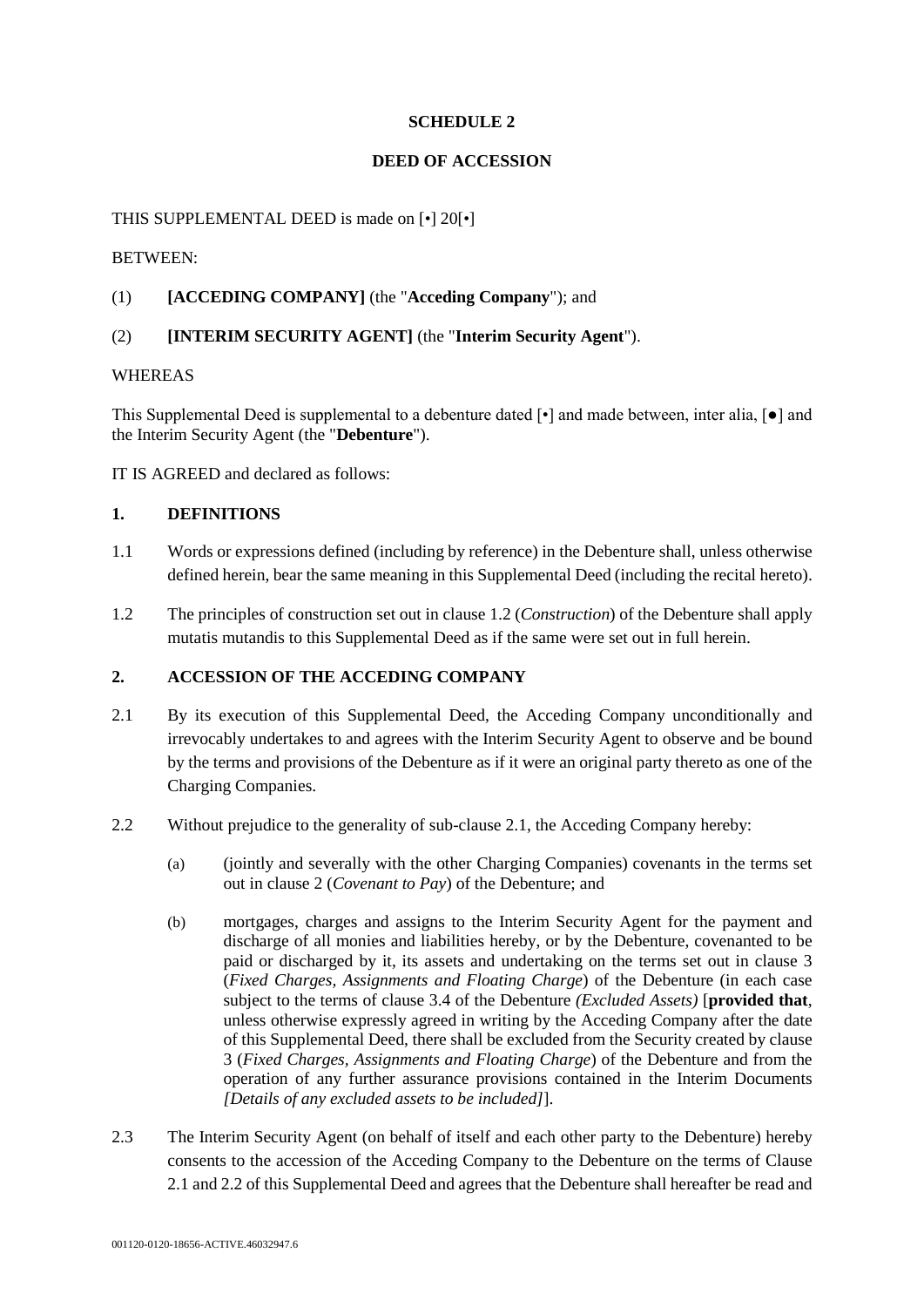construed as if the Acceding Company had been an original party to the Debenture in the capacity of a Charging Company (but so that the security created on this accession will be created on the date of this Supplemental Deed).

# **3. INTERPRETATION**

This Supplemental Deed shall hereafter be read as one with the Debenture, so that all references in the Debenture to this Debenture, herein and similar expressions shall include references to this Supplemental Deed.

## **4. DELIVERY**

This Supplemental Deed shall be treated as having been executed and delivered as a deed only upon being dated.

# **5. COUNTERPARTS**

This Supplemental Deed may be executed in any number of counterparts, and this has the same effect as if the signatures on the counterparts were on a single copy of this Supplemental Deed.

#### **6. THIRD PARTY RIGHTS**

A person who is not a party to this Supplemental Deed has no right under the Contracts (Rights of Third Parties) Act 1999 to enforce or to enjoy the benefit of any term of this Supplemental Deed.

#### **7. GOVERNING LAW**

This Supplemental Deed is governed by English law.

**THIS SUPPLEMENTAL DEED** has been signed on behalf of the Interim Security Agent and executed as a deed by the Acceding Company and is delivered by it on the date specified above.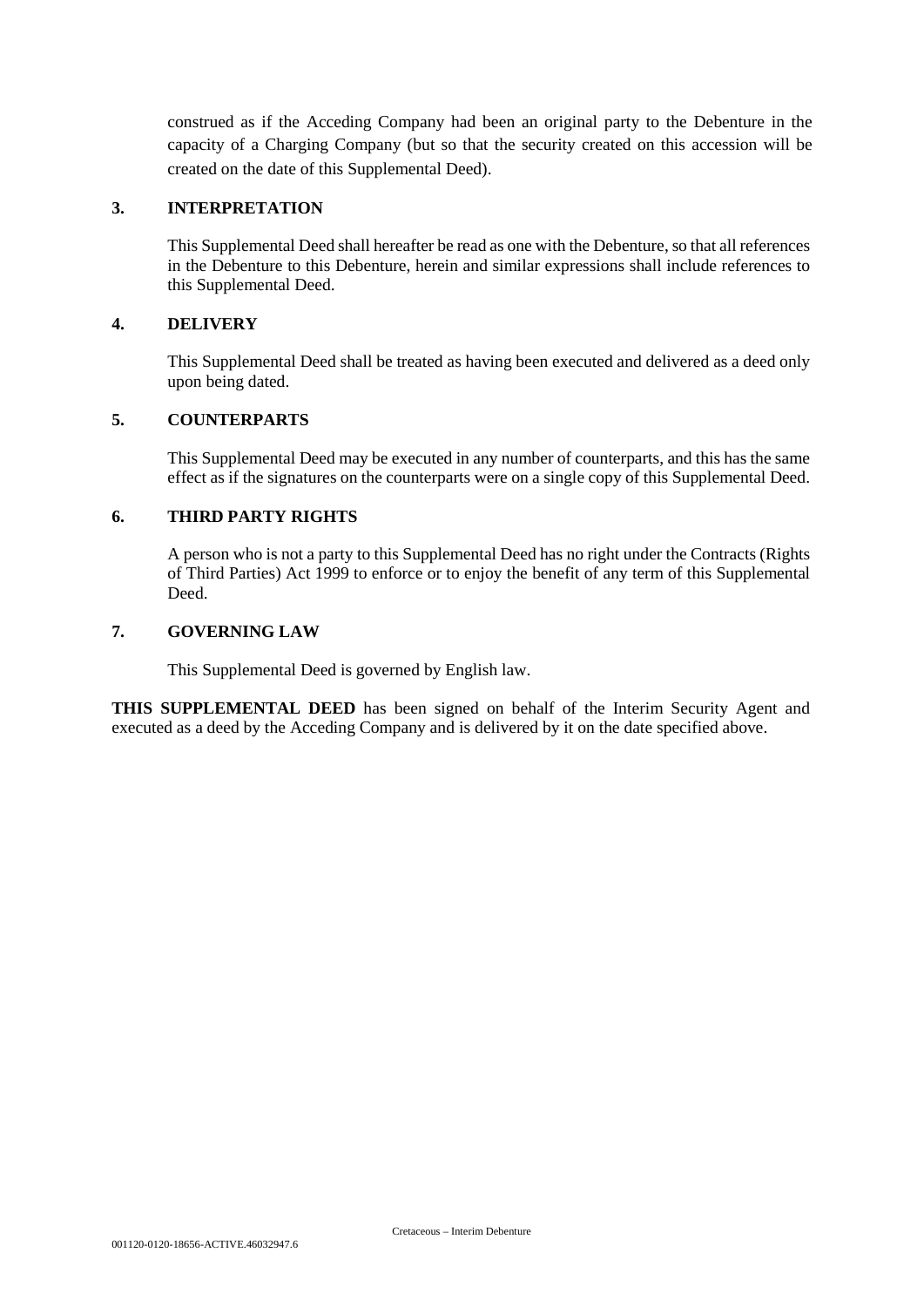### **SIGNATORIES**

# **The Acceding Company**

EXECUTED as a DEED by *[Acceding Company]* 

\_\_\_\_\_\_\_\_\_\_\_\_\_\_\_\_\_\_\_\_\_\_ Director

| Director/Secretary |
|--------------------|
|                    |

| Address:   |  |
|------------|--|
| Fax:       |  |
| Attention: |  |

# **The Interim Security Agent**

Signed by *[Interim Security Agent]* 

By:

| Address:      |  |
|---------------|--|
| $\text{Fax}:$ |  |
| Attention:    |  |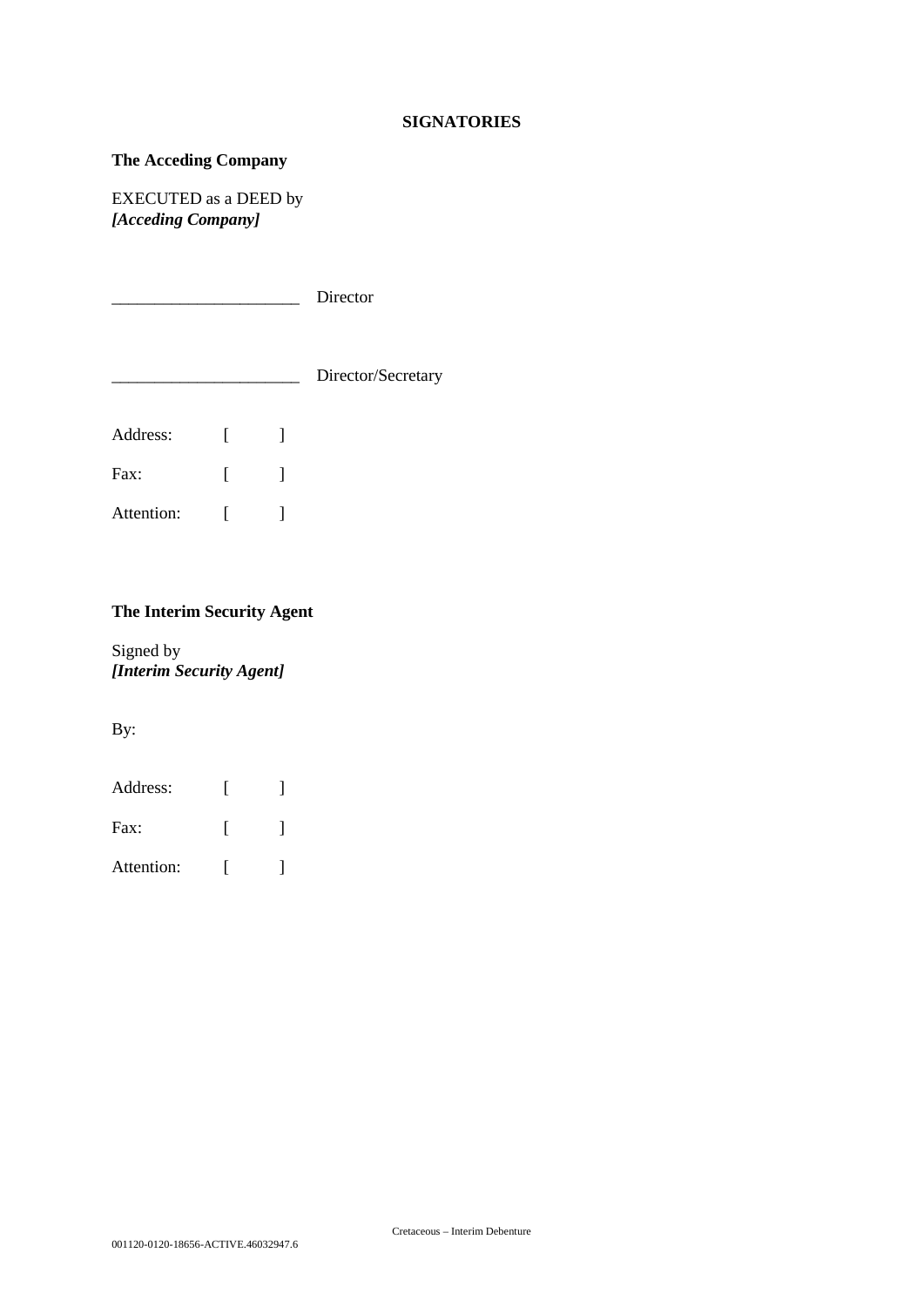## **SCHEDULE 3 AGREED SECURITY PRINCIPLES**

### **1. Agreed Security Principles**

- (a) The guarantees and security to be provided under the Interim Documents will be given in accordance with certain agreed security principles (the "**Agreed Security Principles**"). This Schedule identifies the Agreed Security Principles and addresses the manner in which the Agreed Security Principles will impact on or be determinant of the guarantees and security to be provided in relation to the Interim Facilities.
- (b) The Agreed Security Principles embody a recognition by all parties that there may be certain legal and practical difficulties in obtaining effective guarantees or security from all relevant members of the Group in every jurisdiction in which those members are located. In particular:
	- (i) general statutory limitations, financial assistance, capital maintenance, corporate benefit, fraudulent preference, "earnings stripping", "controlled foreign corporation", "thin capitalisation" rules, tax restrictions, retention of title claims and similar matters may limit the ability of a member of the Group to provide a guarantee or security or may require that it be limited as to amount or otherwise and if so, the same shall be limited accordingly, **provided that** the relevant member of the Group shall use reasonable endeavours to overcome such obstacle;
	- (ii) members of the Group will not be required to give guarantees or enter into security documents if (or to the extent) it is not within the legal capacity of the relevant members of the Group or if the same would conflict with the fiduciary duties of those directors or contravene any legal prohibition, contractual restriction or regulatory condition or have the potential to result in a material risk of personal or criminal liability for any officer of any member of the Group, **provided that** the relevant member of the Group shall use reasonable endeavours to overcome any such obstacle;
	- (iii) a key factor in determining whether or not a guarantee or security shall be taken is the applicable cost (including adverse effects on interest deductibility, stamp duty, registration taxes and notarial costs) which shall not be disproportionate to the benefit to the Interim Lenders of obtaining such guarantee or security;
	- (iv) where there is material incremental cost involved in creating security over all assets owned by an Obligor in a particular category (for example, real estate), regard shall be had to the principle stated at paragraph (iii) above which shall apply and, where such security is to be given at all in light of the Agreed Security Principles, only the material assets in that category (for example, real estate of substantial economic or strategic value) shall be subject to security;
	- (v) having regard to the principle stated at paragraph (iii) above, Midco and the Interim Security Agent shall discuss in good faith (having regard to customary practice in the applicable jurisdictions) with a view to determining whether certain security might be provided by the relevant Obligor granting a promise to pledge in favour of the Interim Lenders coupled with an irrevocable power of attorney to the Interim Security Agent as opposed to a definitive legal mortgage or pledge over the relevant asset;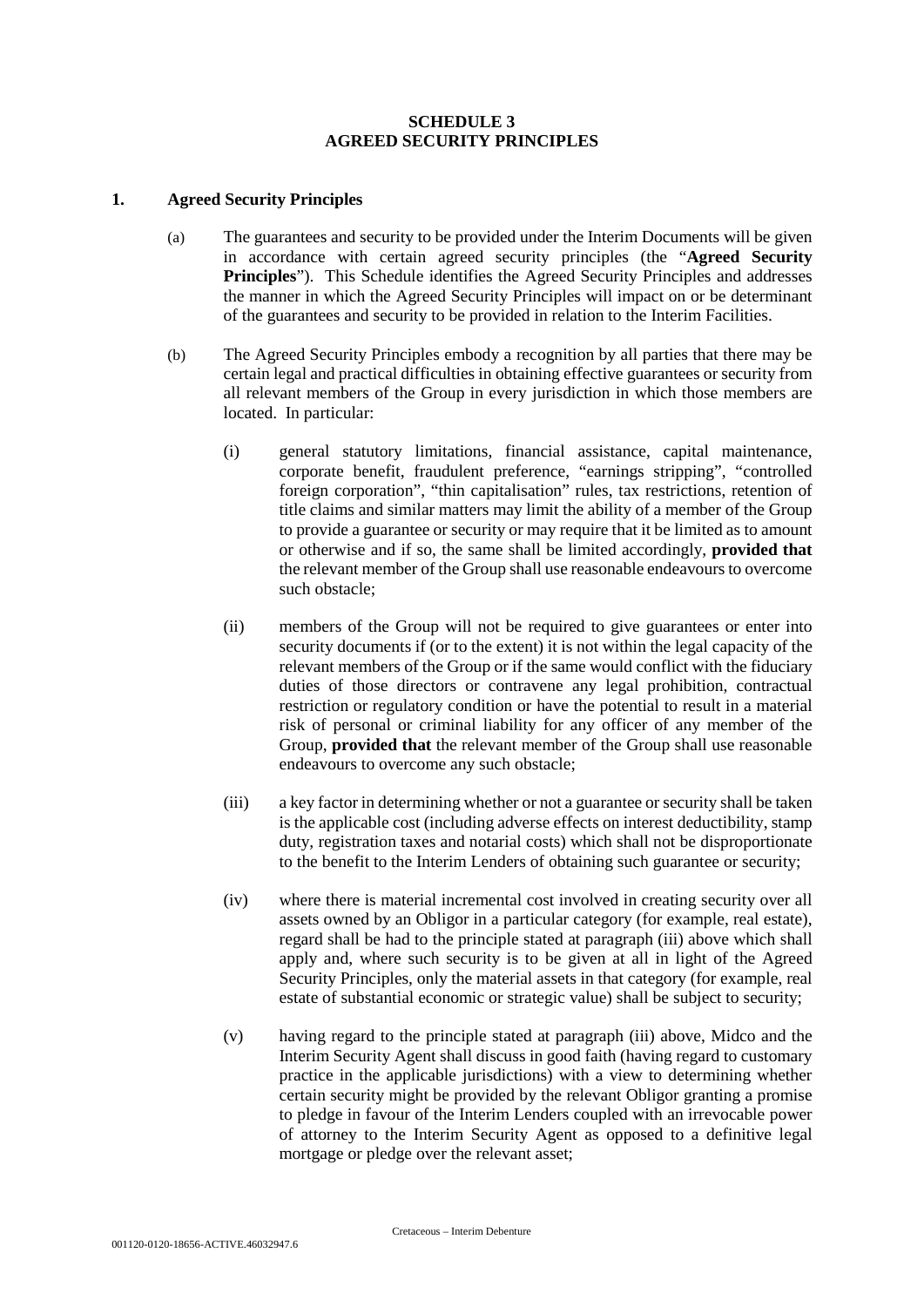- (vi) it is expressly acknowledged that it may be either impossible or impractical to create security over certain categories of assets in which event security will not be taken over such assets;
- (vii) any assets subject to contracts, leases, licenses or other arrangements with a third party which prevent those assets from being charged (or assets which, if charged, would give a third party the right to terminate or otherwise amend any rights, benefits and/or obligations of the Group in respect of those assets or require any member of the Group to take any action materially adverse to the interests of the Group or any member thereof) will be excluded from any relevant security document **provided that** reasonable endeavours to obtain consent to charging any such assets (where otherwise prohibited) shall be used by the Group if the Arrangers determine the relevant asset is material and Midco is satisfied that such endeavours will not involve placing commercial relationships with third parties in jeopardy, but unless prohibited this shall not prevent security being given over any receipt or recovery under such contract, lease or licence;
- (viii) the giving of a guarantee, the granting of security or the perfection of the security granted will not be required if it would have a material adverse effect on the ability of the relevant member of the Group to conduct its operations and business in the ordinary course as otherwise permitted by the Interim Documents (including by way of imposing any restriction or practical limitation on the ability of the Group to enter into leasing, vendor financing, maintenance, insurance or similar or equivalent arrangements otherwise permitted by the terms of the Interim Facilities Agreement) and any requirement under the Agreed Security Principles to seek consent of any person or take or not take any other action shall be subject to this paragraph (viii);
- (ix) guarantees and security will be limited so that the aggregate of notarial costs and all registration and like taxes relating to the provision of security shall not exceed an amount to be agreed between Midco and the Interim Security Agent;
- (x) guarantees and security will not be required from or over, or over the assets of, any joint venture or similar arrangement, any minority interest or any member of the Group (other than Midco) that is not wholly-owned by another member of the Group;
- (xi) security will not be required over any assets subject to security in favour of a third party (and such assets shall be excluded from any relevant Security Document);
- (xii) no member of the Group that is a "controlled foreign corporation" as defined in Section 957(a) of the US Internal Revenue Code or a direct or indirect Subsidiary of any such member of the Group shall be required to give a guarantee or pledge any of its assets (including shares in a Subsidiary) as security for the obligation of any US Person;
- (xiii) not more than 65 per cent. of the total combined voting power of all classes of shares entitled to vote of (i) any "controlled foreign corporation" that is directly owned for US federal income tax purposes by a US Person (a "**First Tier CFC Subsidiary**") or (ii) any US or non-US entity through which such First Tier CFC Subsidiary is owned, if such entity is treated as a disregarded entity for US federal tax purposes, shall be required to be pledged directly or indirectly as security for an obligation of a US Person; and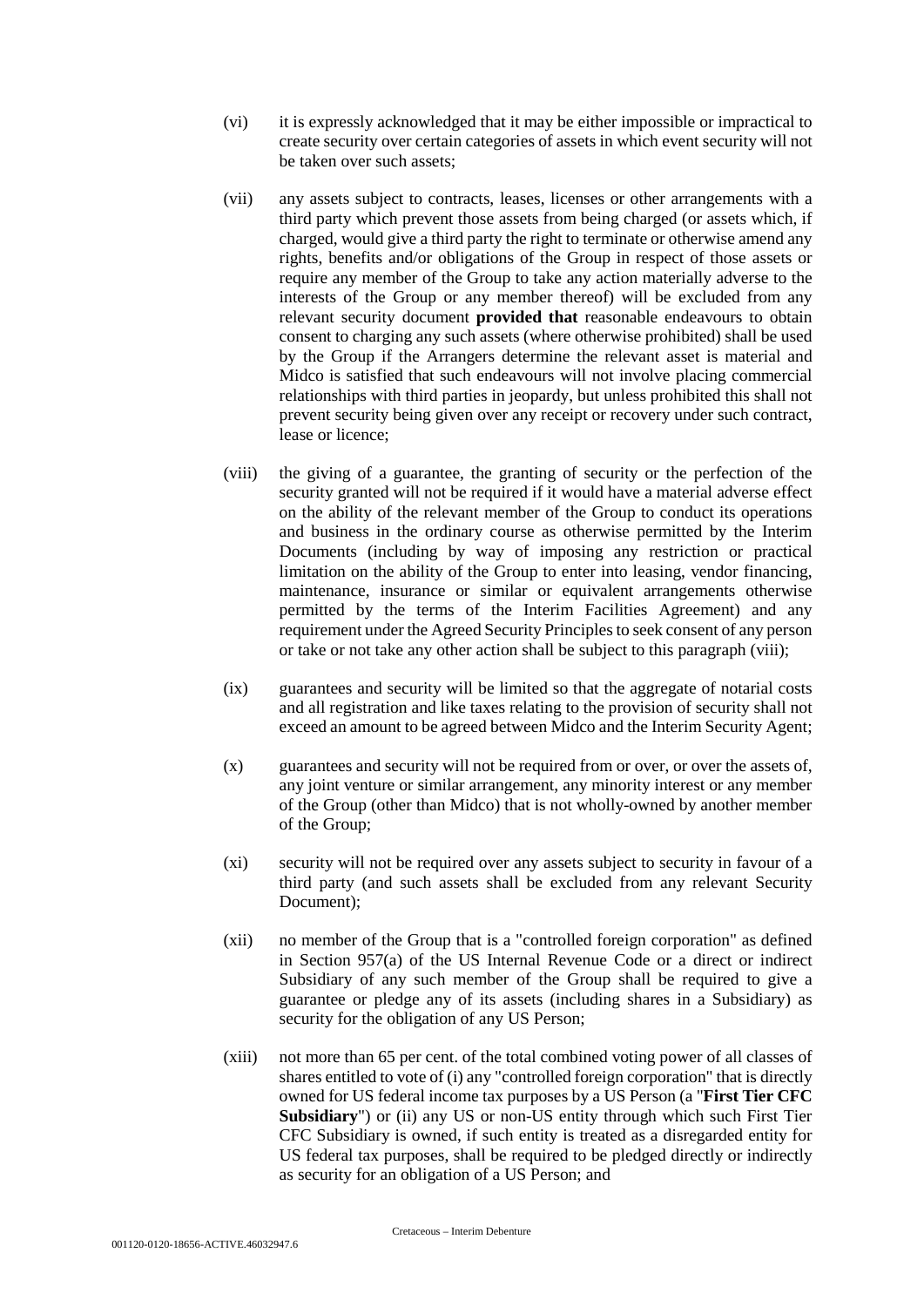(xiv) to the extent possible all security will be granted in favour of the Interim Security Agent and not the secured creditors individually (with the Interim Security Agent to hold one set of security documents for all the Interim Finance Parties); 'Parallel debt' provisions will be used where necessary and included in the Interim Facilities Agreement and not the individual security documents); no member of the Group shall be required to take any action in relation to any guarantees or security as a result of any assignment or transfer by a Lender.

### **2. Terms of Security Documents**

Unless otherwise agreed by Midco and the Interim Security Agent, the following principles will be reflected in the terms of any security taken in connection with the Interim Facilities:

- (a) security will only be enforceable if an Enforcement Event has occurred and is continuing;
- (b) notification of security over bank accounts will be given to the bank holding the account (other than in the case of accounts held in the United States) where required for perfection of security provided that this is not inconsistent with the Group retaining control over and access to the balances on the accounts (it being agreed that no account control agreements (or similar) will be required with respect to bank accounts (or securities or commodities accounts) held in the United States); for the avoidance of doubt there will be no "fixed" security over bank accounts, cash or receivables or any obligation to hold or pay cash and receivables in particular accounts and until an Enforcement Event has occurred the Group shall have complete discretion to move and deal with cash and receivables provided that in doing so it does not otherwise breach the terms of the Interim Facilities Agreement;
- (c) notification of receivables security to debtors will only be given if an Enforcement Event has occurred and is continuing;
- (d) notification of any security interest over insurance policies will only be served on any insurer of the Group assets if an Enforcement Event has occurred and is continuing;
- (e) the security documents should only operate to create security rather than to impose new commercial obligations; accordingly (i) they should not contain additional representations, undertakings or indemnities (including, without limitation in respect of insurance, information, maintenance or protection of assets or the payment of costs) unless these are the same as or consistent with those contained in the Interim Facilities Agreement and are required for the creation or perfection of the security and (ii) they should not operate so as to prevent any transaction not otherwise prohibited under the Interim Facilities Agreement;
- (f) in respect of the share pledges and pledges of intra-group receivables, unless an Enforcement Event has occurred and is continuing, the pledgors will be permitted to retain and to exercise voting rights to any shares pledged by them in a manner which (other than pursuant to a step or matter which does not otherwise breach the terms of the Interim Facilities Agreement) does not adversely affect the validity or enforceability of the security or cause a Major Default to occur and the pledgors will be permitted to receive dividends and other payments on or in respect of pledged shares and payment of intra-group receivables and retain the proceeds and/or use the proceeds for any other purpose not prohibited under the terms of the Interim Documents;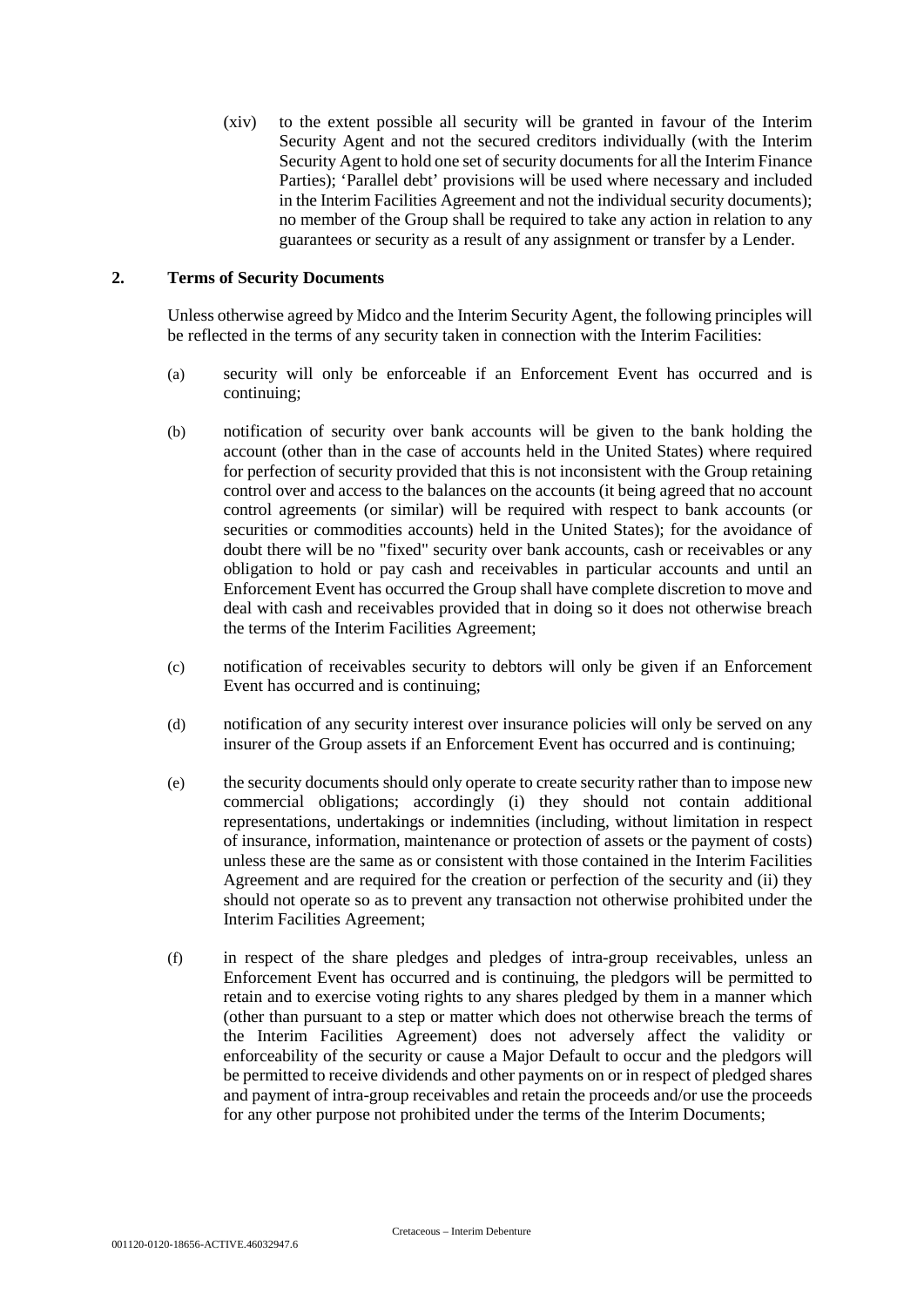- (g) the Interim Finance Parties should not be able to exercise any power of attorney granted to them under the terms of the Interim Documents prior to the occurrence of an Enforcement Event which is continuing;
- (h) no Obligor shall be required to perfect the security granted under any US law governed Security Document by any means other than by (i) filings pursuant to the Uniform Commercial Code of the relevant state(s), (ii) filings approved by United States federal government offices with respect to registered intellectual property and (iii) delivery to the Interim Security Agent (or its bailee) to be held in its possession of collateral consisting of tangible chattel paper, instruments or certificated securities with a fair market value in excess of US\$10,000,000 individually; and
- (i) no security will be taken over parts, stock, moveable plant, equipment or receivables if it would require labeling, segregation or periodic listing or specification of such parts, stock, moveable plant, equipment or receivables.

In order to allow the Group to provide guarantees and security in a timely and cost effective manner, guarantee and security documents will (to the extent relevant and without prejudice to the Agreed Security Principles) be in a form consistent with those previously agreed between counsel to the Sponsor and counsel to the Arrangers.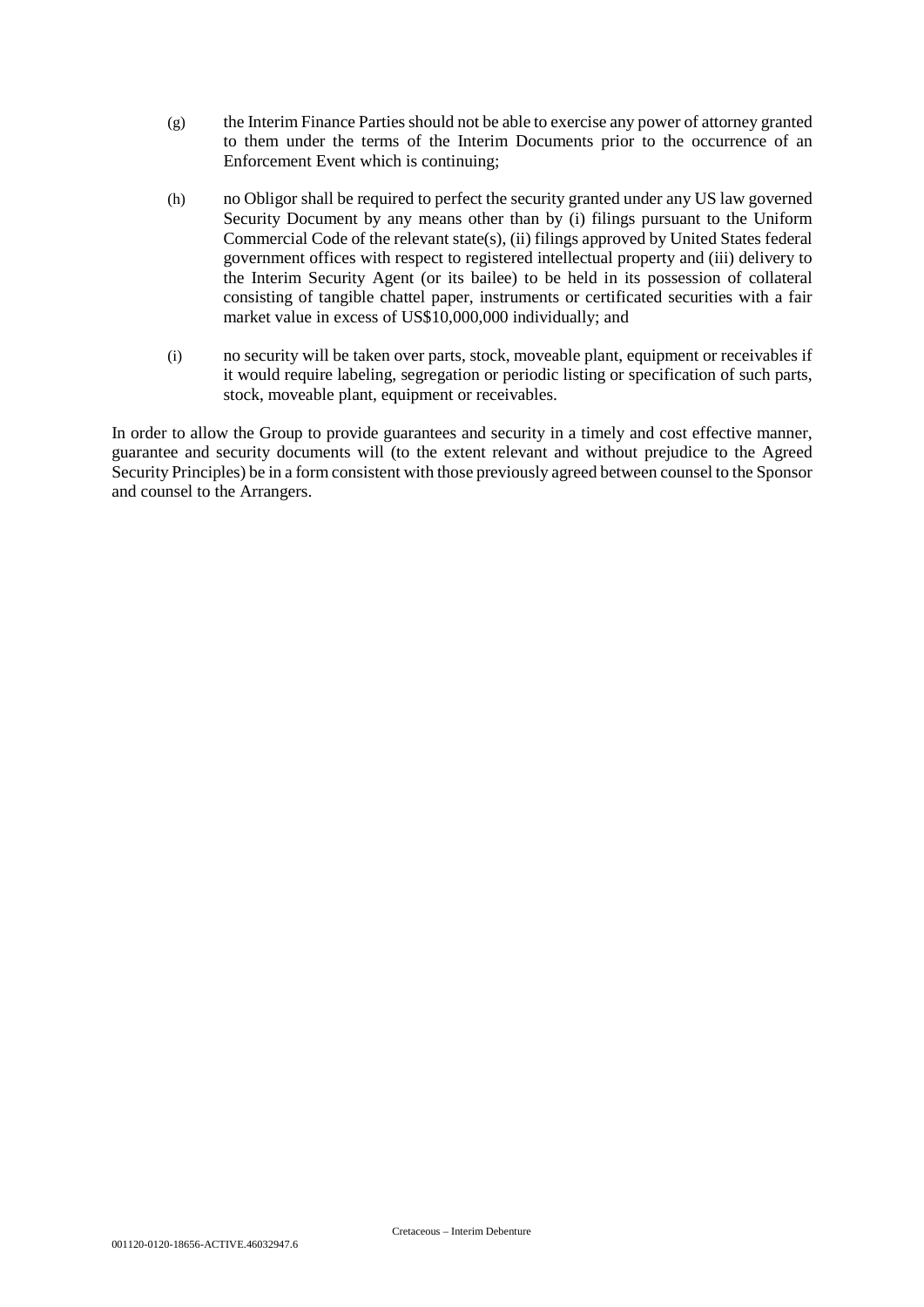## **SIGNATURE PAGE**

# The Initial Charging Company

EXECUTED as a DEED by

 $\overline{\phantom{a}}$ 

# **CRETACEOUS MIDCO LIMITED**



Address: Attention: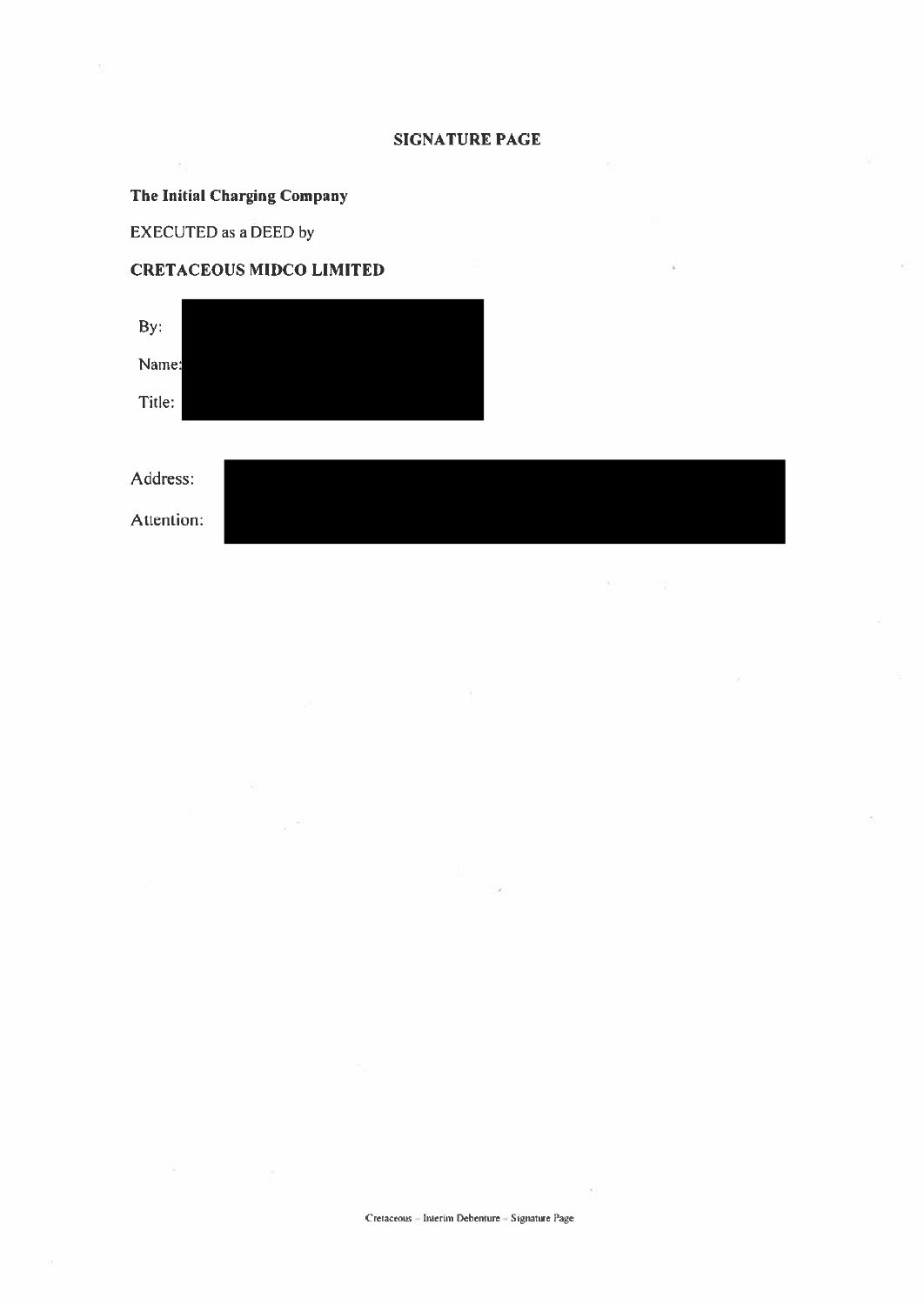# The Initial Charging Company

EXECUTED as a DEED by

ò,



**CRETACEOUS BIDCO LIMITED**